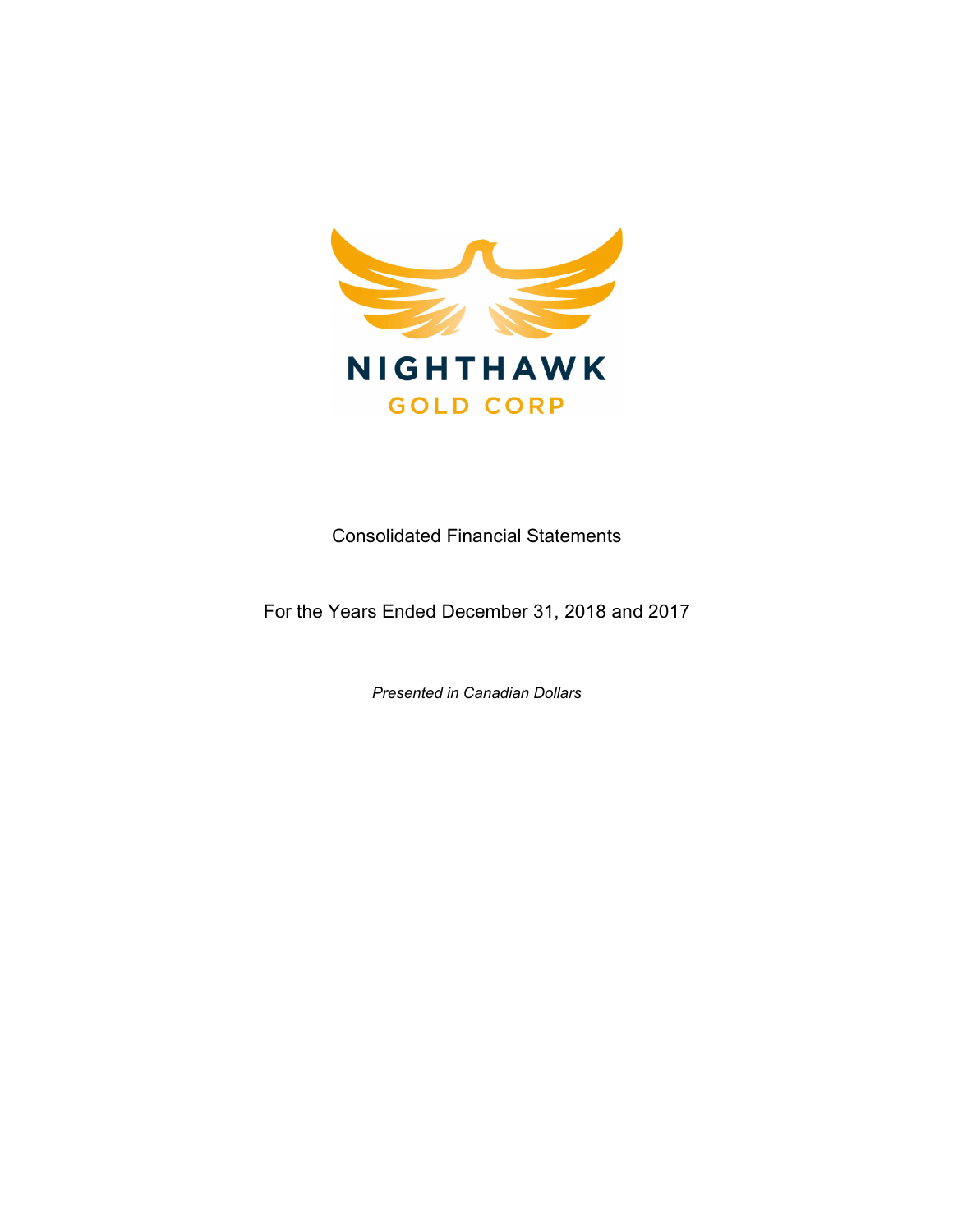

March 27, 2019

## MANAGEMENT'S RESPONSIBILITY FOR THE CONSOLIDATED FINANCIAL STATEMENTS

The accompanying consolidated financial statements of Nighthawk Gold Corp. ("Nighthawk") were prepared by management in accordance with International Financial Reporting Standards as issued by the International Accounting Standards Board. Management acknowledges responsibility for the preparation and presentation of the consolidated financial statements, including responsibility for significant accounting judgments and estimates and the choice of accounting principles and methods that are appropriate to Nighthawk's circumstances. Nighthawk's significant accounting policies are summarized in note 3 to the consolidated financial statements.

Management has established systems of internal control over the financial reporting process, which are designed to provide reasonable assurance that relevant and reliable financial information is produced.

The Board of Directors is responsible for reviewing and approving the consolidated financial statements and for ensuring that management fulfills its financial reporting responsibilities. An Audit Committee assists the Board of Directors in fulfilling this responsibility. The Audit Committee meets with management to review the internal controls over the financial reporting process, the consolidated financial statements and the auditors' report. The Audit Committee also reviews Nighthawk's Management's Discussion and Analysis to ensure that the financial information reported therein is consistent with the information presented in the consolidated financial statements. The Audit Committee reports its findings to the Board of Directors for its consideration in approving the consolidated financial statements for issuance to shareholders.

Management recognizes its responsibility for conducting Nighthawk's affairs in compliance with established financial standards, and applicable laws and regulations, and for maintaining proper standards of conduct for its activities.

(Signed) "Dr. Michael Byron" (Signed) "Michael Leskovec" Dr. Michael Byron President & Chief Executive Officer

Michael Leskovec

Chief Financial Officer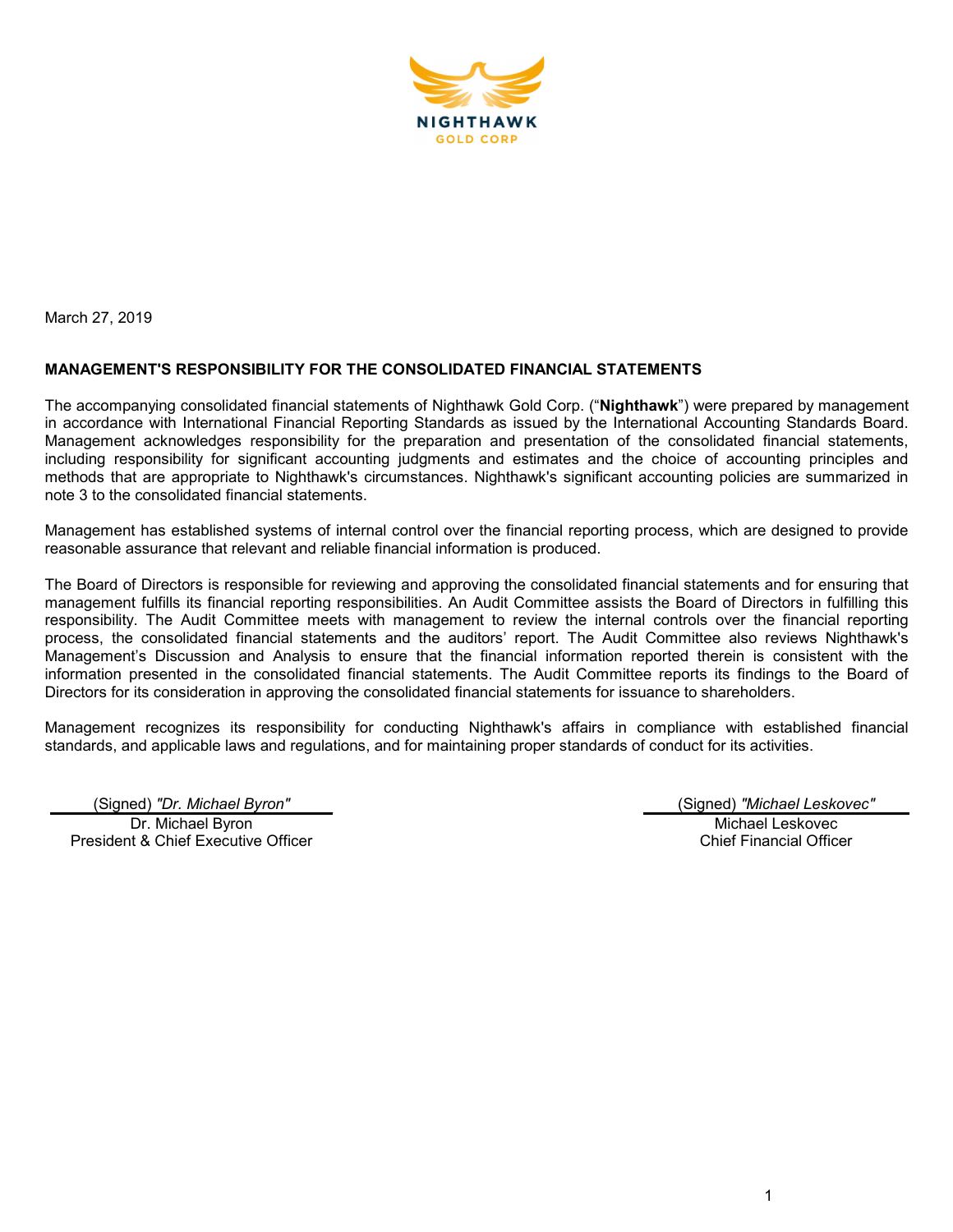To the Shareholders of Nighthawk Gold Corp.:

#### **Opinion**

We have audited the consolidated financial statements of Nighthawk Gold Corp. and its subsidiaries (the "Company"), which comprise the consolidated statements of financial position as at December 31, 2018 and December 31, 2017, and the consolidated statements of loss and comprehensive loss, changes in shareholders' equity and cash flows for the years then ended, and notes to the consolidated financial statements, including a summary of significant accounting policies.

In our opinion, the accompanying consolidated financial statements present fairly, in all material respects, the consolidated financial position of the Company as at December 31, 2018 and December 31, 2017, and its consolidated financial performance and its consolidated cash flows for the years then ended in accordance with International Financial Reporting Standards.

#### **Basis for Opinion**

We conducted our audits in accordance with Canadian generally accepted auditing standards. Our responsibilities under those standards are further described in the Auditor's Responsibilities for the Audit of the Consolidated Financial Statements section of our report. We are independent of the Company in accordance with the ethical requirements that are relevant to our audits of the consolidated financial statements in Canada, and we have fulfilled our other ethical responsibilities in accordance with these requirements. We believe that the audit evidence we have obtained is sufficient and appropriate to provide a basis for our opinion.

#### **Other Information**

Management is responsible for the other information. The other information comprises Management's Discussion and Analysis.

Our opinion on the consolidated financial statements does not cover the other information and we do not express any form of assurance conclusion thereon.

In connection with our audits of the consolidated financial statements, our responsibility is to read the other information and, in doing so, consider whether the other information is materially inconsistent with the consolidated financial statements or our knowledge obtained in the audits or otherwise appears to be materially misstated. We obtained Management's Discussion and Analysis prior to the date of this auditor's report. If, based on the work we have performed on this other information, we conclude that there is a material misstatement of this other information, we are required to report that fact. We have nothing to report in this regard.

#### **Responsibilities of Management and Those Charged with Governance for the Consolidated Financial Statements**

Management is responsible for the preparation and fair presentation of the consolidated financial statements in accordance with International Financial Reporting Standards, and for such internal control as management determines is necessary to enable the preparation of consolidated financial statements that are free from material misstatement, whether due to fraud or error.

In preparing the consolidated financial statements, management is responsible for assessing the Company's ability to continue as a going concern, disclosing, as applicable, matters related to going concern and using the going concern basis of accounting unless management either intends to liquidate the Company or to cease operations, or has no realistic alternative but to do so.

Those charged with governance are responsible for overseeing the Company's financial reporting process.

#### **Auditor's Responsibilities for the Audit of the Consolidated Financial Statements**

Our objectives are to obtain reasonable assurance about whether the consolidated financial statements as a whole are free from material misstatement, whether due to fraud or error, and to issue an auditor's report that includes our opinion. Reasonable assurance is a high level of assurance, but is not a guarantee that an audit conducted in accordance with Canadian generally accepted auditing standards will always detect a material misstatement when it exists. Misstatements can arise from fraud or error and are considered material if, individually or in the aggregate, they could reasonably be expected to influence the economic decisions of users taken on the basis of these consolidated financial statements.

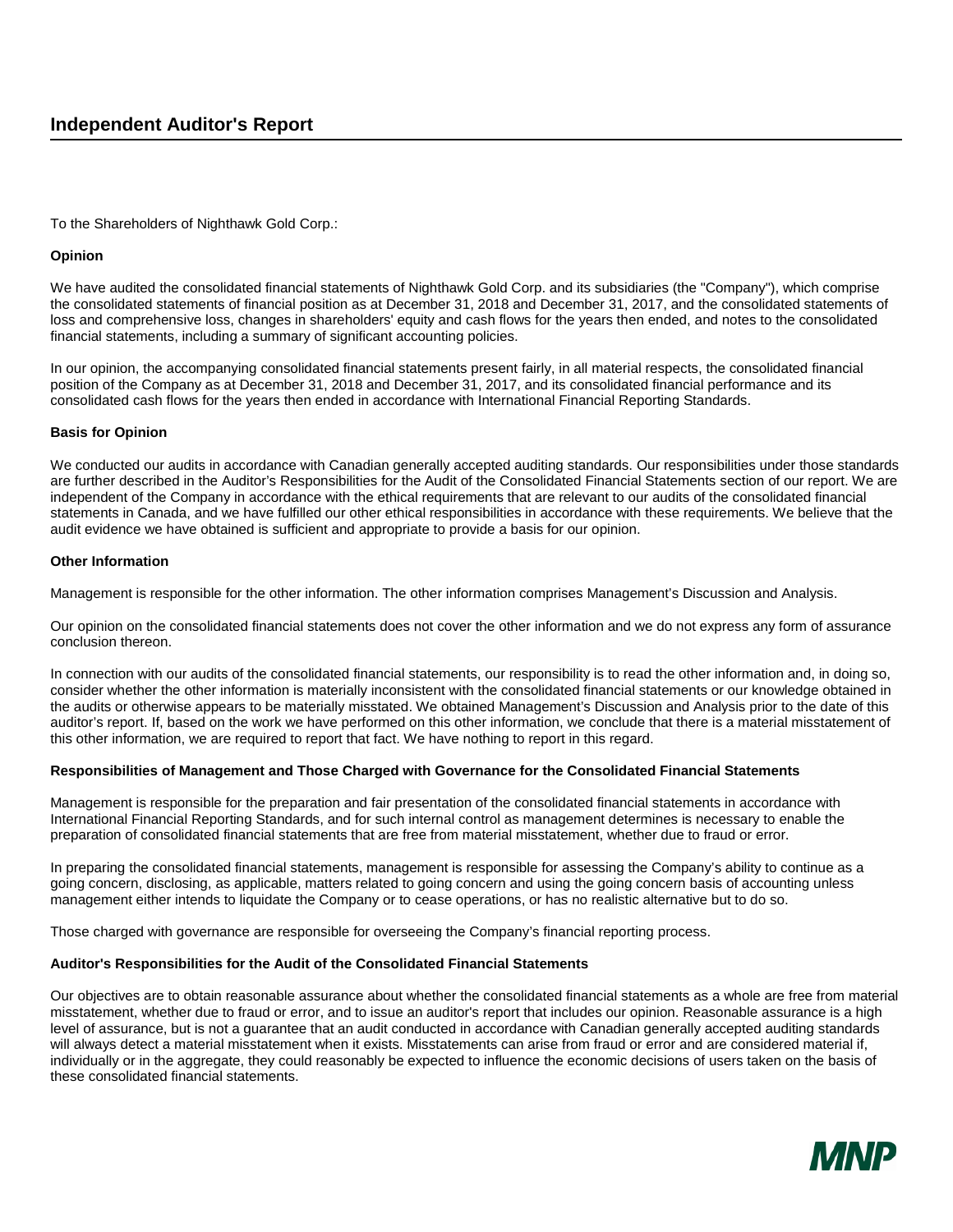As part of an audit in accordance with Canadian generally accepted auditing standards, we exercise professional judgment and maintain professional skepticism throughout the audit. We also:

- Identify and assess the risks of material misstatement of the consolidated financial statements, whether due to fraud or error, design and perform audit procedures responsive to those risks, and obtain audit evidence that is sufficient and appropriate to provide a basis for our opinion. The risk of not detecting a material misstatement resulting from fraud is higher than for one resulting from error, as fraud may involve collusion, forgery, intentional omissions, misrepresentations, or the override of internal control.
- Obtain an understanding of internal control relevant to the audit in order to design audit procedures that are appropriate in the circumstances, but not for the purpose of expressing an opinion on the effectiveness of the Company's internal control.
- Evaluate the appropriateness of accounting policies used and the reasonableness of accounting estimates and related disclosures made by management.
- Conclude on the appropriateness of management's use of the going concern basis of accounting and, based on the audit evidence obtained, whether a material uncertainty exists related to events or conditions that may cast significant doubt on the Company's ability to continue as a going concern. If we conclude that a material uncertainty exists, we are required to draw attention in our auditor's report to the related disclosures in the consolidated financial statements or, if such disclosures are inadequate, to modify our opinion. Our conclusions are based on the audit evidence obtained up to the date of our auditor's report. However, future events or conditions may cause the Company to cease to continue as a going concern.
- Evaluate the overall presentation, structure and content of the consolidated financial statements, including the disclosures, and whether the consolidated financial statements represent the underlying transactions and events in a manner that achieves fair presentation.

We communicate with those charged with governance regarding, among other matters, the planned scope and timing of the audits and significant audit findings, including any significant deficiencies in internal control that we identify during our audits.

We also provide those charged with governance with a statement that we have complied with relevant ethical requirements regarding independence, and to communicate with them all relationships and other matters that may reasonably be thought to bear on our independence, and where applicable, related safeguards.

The engagement partner on the audit resulting in this independent auditor's report is Marufur Raza.

 $MINPLP$ Toronto, Ontario Chartered Professional Accountants

March 27, 2019 Licensed Public Accountants

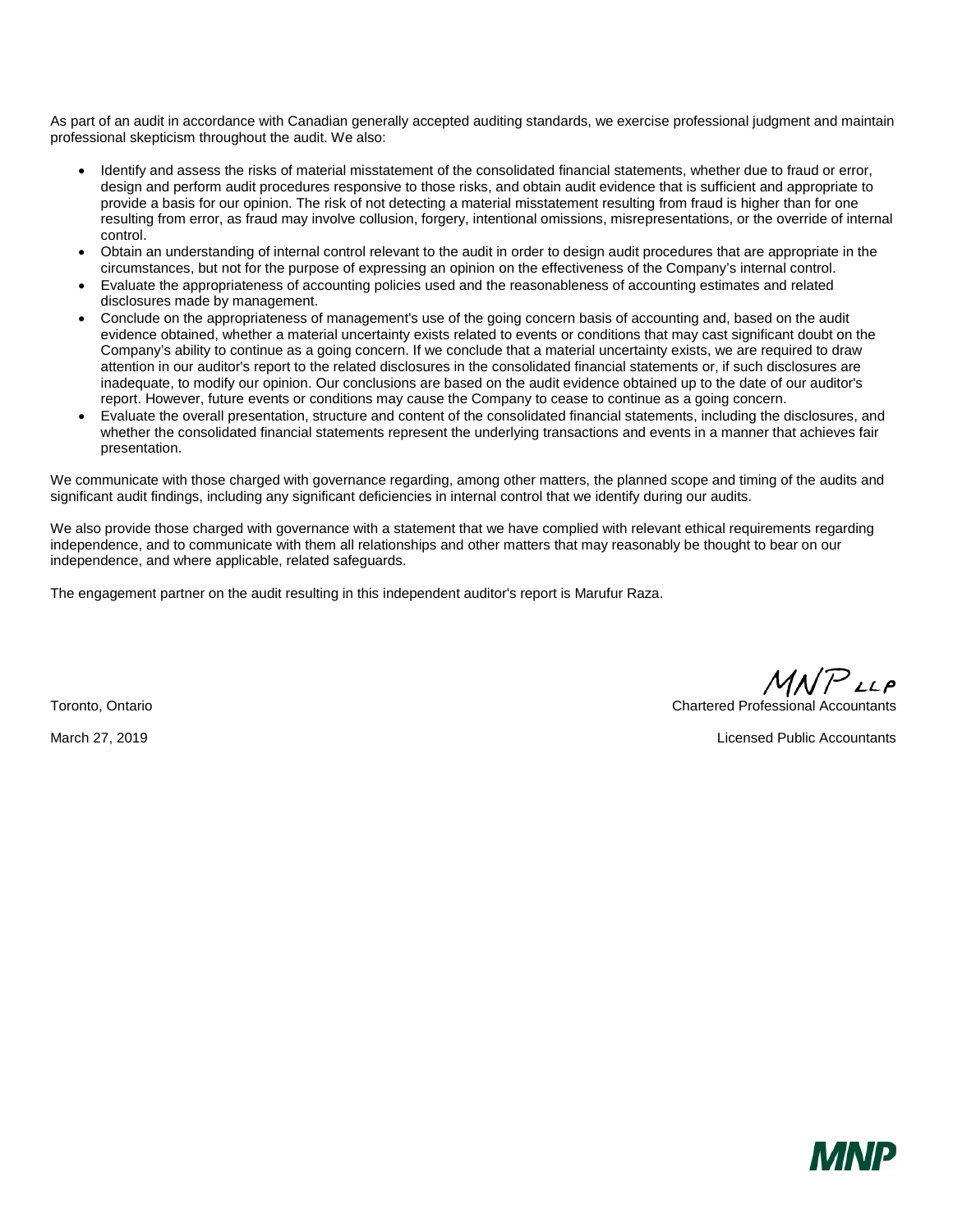

# NIGHTHAWK GOLD CORP. CONSOLIDATED STATEMENTS OF FINANCIAL POSITION

Presented in Canadian Dollars

| As at December 31,                         | 2018                | 2017           |
|--------------------------------------------|---------------------|----------------|
|                                            |                     |                |
| <b>ASSETS</b>                              |                     |                |
| <b>Current Assets</b>                      |                     |                |
| Cash & cash equivalents                    | 13,948,633 \$<br>S  | 26,095,840     |
| Marketable securities                      | 80,000              | 170,000        |
| Amounts receivable                         | 103,239             | 64,931         |
| Prepaid expenses and supplies              | 616,283             | 614,610        |
|                                            |                     |                |
|                                            | 14,748,155          | 26,945,381     |
| <b>Non-current Assets</b>                  |                     |                |
| Restricted cash (note 5)                   | 4,479,000           | 4,479,000      |
| Exploration and evaluation assets (note 6) | 67,163,070          | 53,333,900     |
|                                            | 71,642,070          | 57,812,900     |
|                                            |                     |                |
|                                            | 86,390,225 \$<br>S. | 84,758,281     |
| <b>LIABILITIES</b>                         |                     |                |
| <b>Current Liabilities</b>                 |                     |                |
| Accounts payable and accrued liabilities   | \$<br>419,261 \$    | 195,227        |
| <b>Non-current Liabilities</b>             |                     |                |
| Provision for service obligation (note 7)  | 3,012,314           | 3,012,314      |
| Reclamation provision (note 8)             | 401,150             | 401,150        |
| Deferred tax liability (note 10)           | 6,903,194           | 4,507,210      |
| Flow-through share premium liability       |                     | 2,453,649      |
|                                            | 10,316,658          | 10,374,323     |
|                                            |                     |                |
| <b>SHAREHOLDERS' EQUITY</b>                |                     |                |
| Share capital (note 9(a))                  | 82,255,810          | 80,094,256     |
| Warrants and broker warrants (note 9(b))   |                     | 3,986,339      |
| Share-based payment reserve (note 9(c))    | 17,567,258          | 12,448,488     |
| Accumulated deficit                        | (24, 168, 762)      | (22, 340, 352) |
|                                            | 75,654,306          | 74,188,731     |
|                                            | 86,390,225 \$<br>\$ | 84,758,281     |
|                                            |                     |                |

The accompanying notes are an integral part of the consolidated financial statements

On behalf of the Board:

(Signed) "Morris Prychidny" (Signed) "Brian Howlett" Director Director Director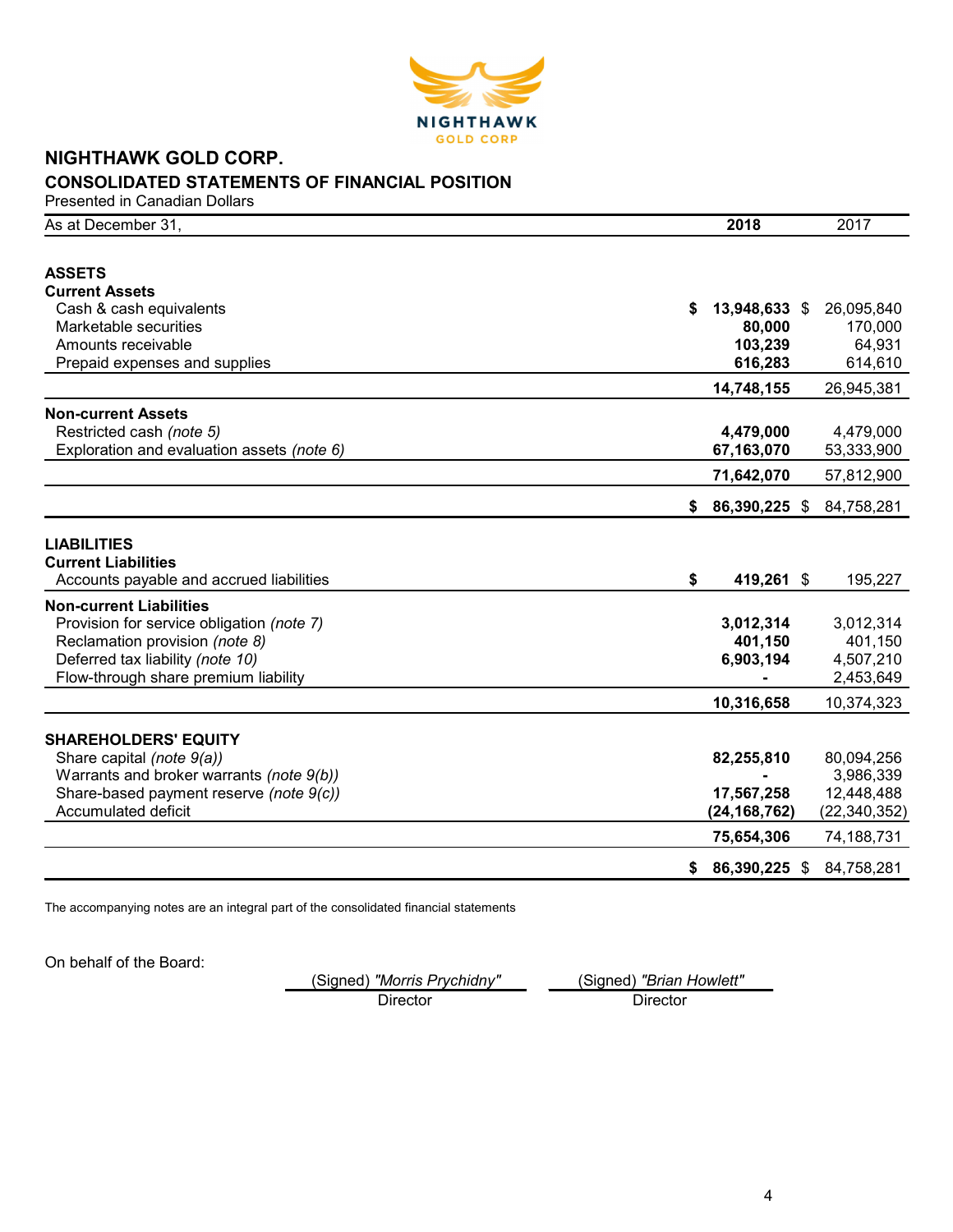

# NIGHTHAWK GOLD CORP. CONSOLIDATED STATEMENTS OF LOSS AND COMPREHENSIVE LOSS

Presented in Canadian Dollars

| For the years ended December 31,                          | 2018                   | 2017          |
|-----------------------------------------------------------|------------------------|---------------|
|                                                           |                        |               |
| <b>Expenses</b><br>Salaries, director and consulting fees | \$<br>857,422 \$       | 602,680       |
| Shareholder communication and marketing                   | 304,615                | 266,928       |
| Regulatory                                                | 282,012                | 211,578       |
| Office and administration                                 | 226,058                | 238,696       |
| Professional fees                                         | 111,597                | 188,461       |
| Travel                                                    | 100,537                | 251,393       |
| Stock-based compensation (note 9(c))                      | 875,408                | 1,912,148     |
|                                                           | 2,757,649              | 3,671,884     |
| Other income (expense)                                    |                        |               |
| Flow-through share premium                                | 2,803,649              | 2,430,877     |
| Interest income                                           | 573,600                | 126,677       |
| Unrealized loss on investments                            | (90,000)               | (10,000)      |
| Gain on sale of mineral property (note 6)                 |                        | 180,000       |
|                                                           | 3,287,249              | 2,727,554     |
| Income (loss) before income taxes                         | 529,600                | (944, 330)    |
| Deferred tax provision (note 10)                          | (2,358,010)            | (2, 174, 318) |
| Net loss and comprehensive loss                           | \$<br>$(1,828,410)$ \$ | (3, 118, 648) |
| Net loss per share (note 11):                             |                        |               |
| <b>Basic and fully diluted</b>                            | \$<br>$(0.01)$ \$      | (0.02)        |

The accompanying notes are an integral part of the consolidated financial statements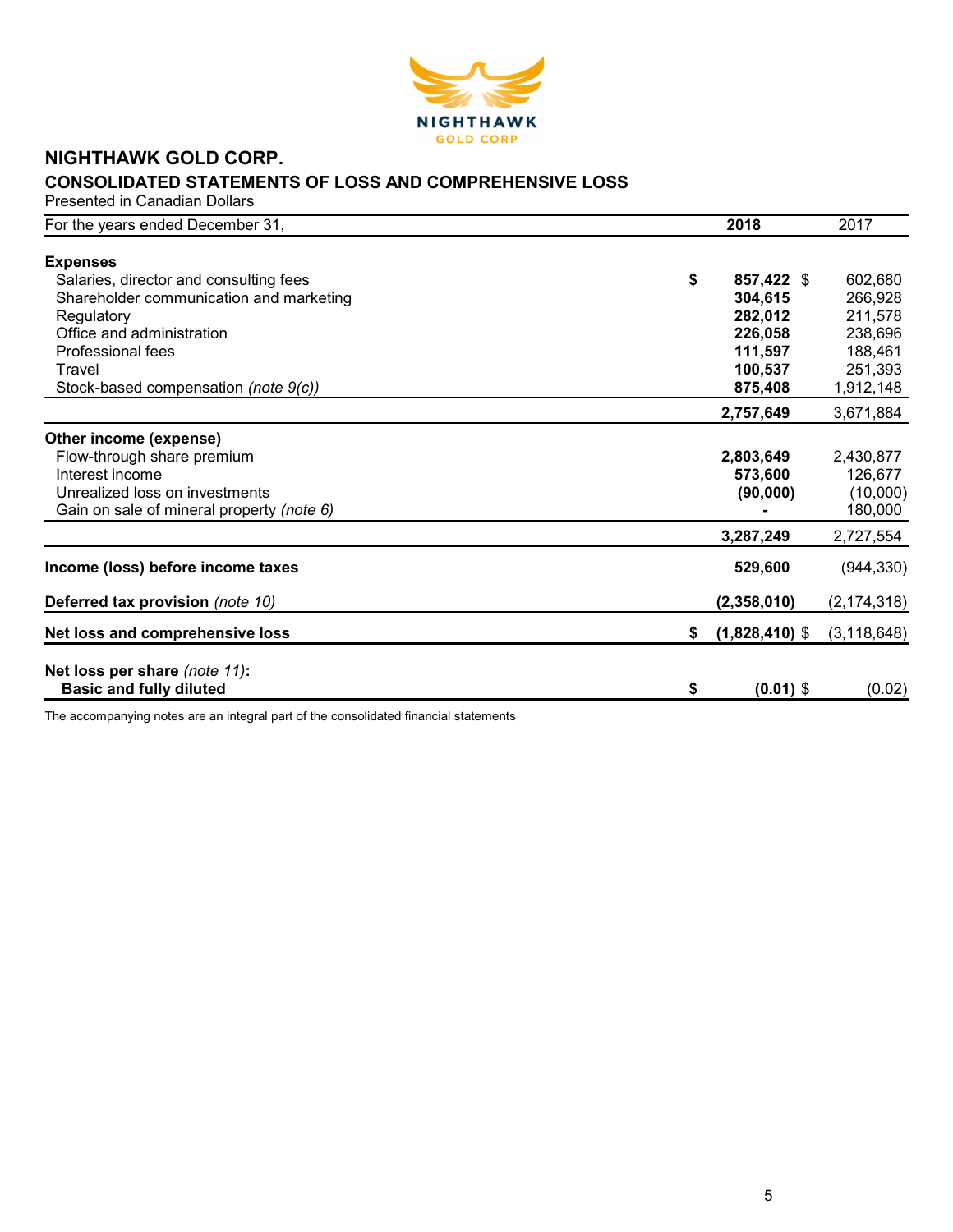

# NIGHTHAWK GOLD CORP. CONSOLIDATED STATEMENTS OF CHANGES IN SHAREHOLDERS' EQUITY

Presented in Canadian Dollars

| <b>Balance at December 31, 2016</b>                                                |  | Share capital | <b>Warrants and</b><br>broker warrants |    | Share-based<br>payment reserve | <b>Accumulated</b><br>deficit |  | <b>Total equity</b> |  |
|------------------------------------------------------------------------------------|--|---------------|----------------------------------------|----|--------------------------------|-------------------------------|--|---------------------|--|
|                                                                                    |  | 61,916,419    | \$                                     | \$ | 9,976,849                      | (19, 221, 704)<br>\$          |  | 52,671,564          |  |
| Issuance of shares, net of cash share issuance costs of<br>\$1,617,273             |  | 23,502,277    |                                        |    |                                |                               |  | 23,502,277          |  |
| Flow-through share premium                                                         |  | (2,844,086)   |                                        |    |                                |                               |  | (2,844,086)         |  |
| Tax effect of share issue costs                                                    |  | 507,881       |                                        |    |                                |                               |  | 507,881             |  |
| Fair value of broker warrants issued                                               |  | (299, 259)    | 299,259                                |    |                                |                               |  |                     |  |
| Fair value of warrants issued                                                      |  | (3,712,483)   | 3,712,483                              |    |                                |                               |  |                     |  |
| Issuance of common shares on exercise of warrants                                  |  | 49,000        |                                        |    |                                |                               |  | 49,000              |  |
| Issuance of common shares on exercise of stock options                             |  | 694,140       |                                        |    |                                |                               |  | 694,140             |  |
| Fair value of stock options transferred on exercise                                |  | 280,367       | (25, 403)                              |    | (254, 964)                     |                               |  |                     |  |
| Stock-based compensation                                                           |  |               |                                        |    | 2,726,603                      |                               |  | 2,726,603           |  |
| Net loss for the year                                                              |  |               |                                        |    |                                | (3, 118, 648)                 |  | (3, 118, 648)       |  |
| Balance at December 31, 2017                                                       |  | 80,094,256    | \$<br>3,986,339                        | \$ | 12,448,488                     | (22, 340, 352)                |  | 74,188,731          |  |
| Issuance of shares net of cash share issuance<br>costs of $$19,109$ (note $9(a)$ ) |  | 2,480,891     |                                        |    |                                |                               |  | 2,480,891           |  |
| Flow-through share premium                                                         |  | (350,000)     |                                        |    |                                |                               |  | (350,000)           |  |
| Tax effect of share issue costs                                                    |  | (37, 974)     |                                        |    |                                |                               |  | (37, 974)           |  |
| Issuance of common shares on exercise of stock options                             |  | 44,496        |                                        |    |                                |                               |  | 44,496              |  |
| Fair value of warrants and stock options transferred on exercise                   |  | 24,141        |                                        |    | (24, 141)                      |                               |  |                     |  |
| Expiry of warrants and broker warrants                                             |  |               | (3,986,339)                            |    | 3,986,339                      |                               |  |                     |  |
| Stock-based compensation (note 9(c))                                               |  |               |                                        |    | 1,156,572                      |                               |  | 1,156,572           |  |
| Net loss for the year                                                              |  |               |                                        |    |                                | (1,828,410)                   |  | (1,828,410)         |  |
| <b>Balance at December 31, 2018</b>                                                |  | 82,255,810    | \$                                     | \$ | 17,567,258                     | \$ (24, 168, 762)             |  | 75,654,306          |  |

The accompanying notes are an integral part of the consolidated financial statements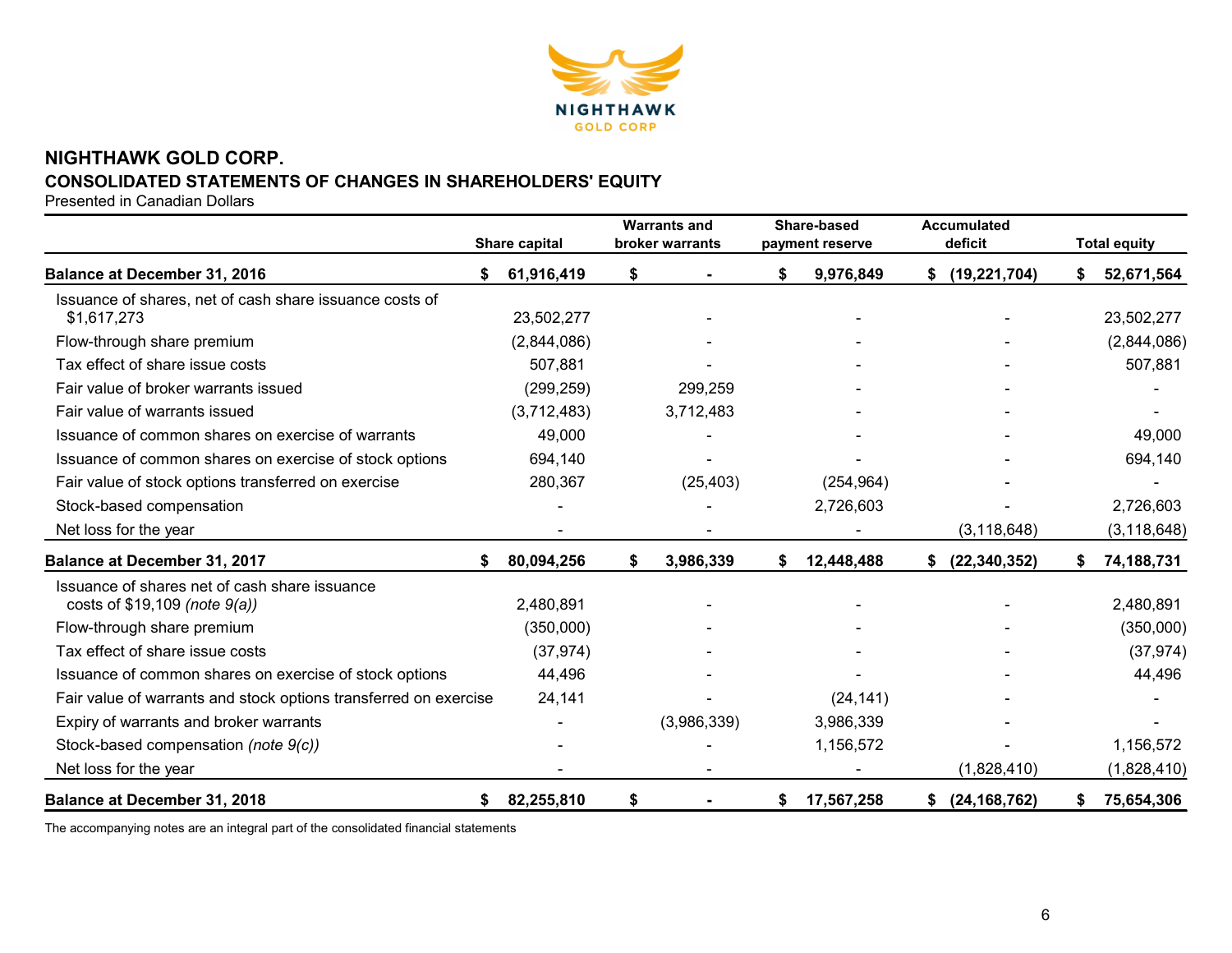

# NIGHTHAWK GOLD CORP. CONSOLIDATED STATEMENTS OF CASH FLOWS

Presented in Canadian Dollars

| For the years ended December 31,                    | 2018                   | 2017           |
|-----------------------------------------------------|------------------------|----------------|
| Cash provided by (used in)                          |                        |                |
| <b>Operations</b>                                   |                        |                |
| Net loss for the year                               | \$<br>$(1,828,410)$ \$ | (3, 118, 648)  |
| Items not involving cash:                           |                        |                |
| Deferred income tax provision                       | 2,358,010              | 2,174,318      |
| Stock-based compensation                            | 875,408                | 1,912,148      |
| Gain on sale of mineral property                    |                        | (180,000)      |
| Flow-through share premium                          | (2,803,649)            | (2,430,877)    |
| Unrealized loss on investments                      | 90,000                 | 10,000         |
| Change in non-cash working capital:                 |                        |                |
| Amounts receivable                                  | (38, 308)              | 338,186        |
| Prepaid expenses and supplies                       | (1,673)                | (234, 176)     |
| Accounts payable and accrued liabilities            | 224,034                | (102, 167)     |
|                                                     | (1, 124, 588)          | (1,631,216)    |
| <b>Financing</b>                                    |                        |                |
| Issuance of common shares, net of share issue costs | 2,480,891              | 23,502,277     |
| <b>Exercise of warrants</b>                         |                        | 49,000         |
| Exercise of stock options                           | 44,496                 | 694,140        |
|                                                     | 2,525,387              | 24,245,417     |
| Investing                                           |                        |                |
| Exploration and evaluation costs                    | (13, 487, 577)         | (10,747,566)   |
| Acquisition costs                                   | (60, 429)              | (95, 601)      |
|                                                     | (13,548,006)           | (10, 843, 167) |
| Increase (decrease) in cash                         | (12, 147, 207)         | 11,771,034     |
|                                                     |                        |                |
| Cash & cash equivalents, beginning of year          | 26,095,840             | 14,324,806     |
| Cash & cash equivalents, end of year                | 13,948,633 \$<br>\$    | 26,095,840     |

The accompanying notes are an integral part of the consolidated financial statements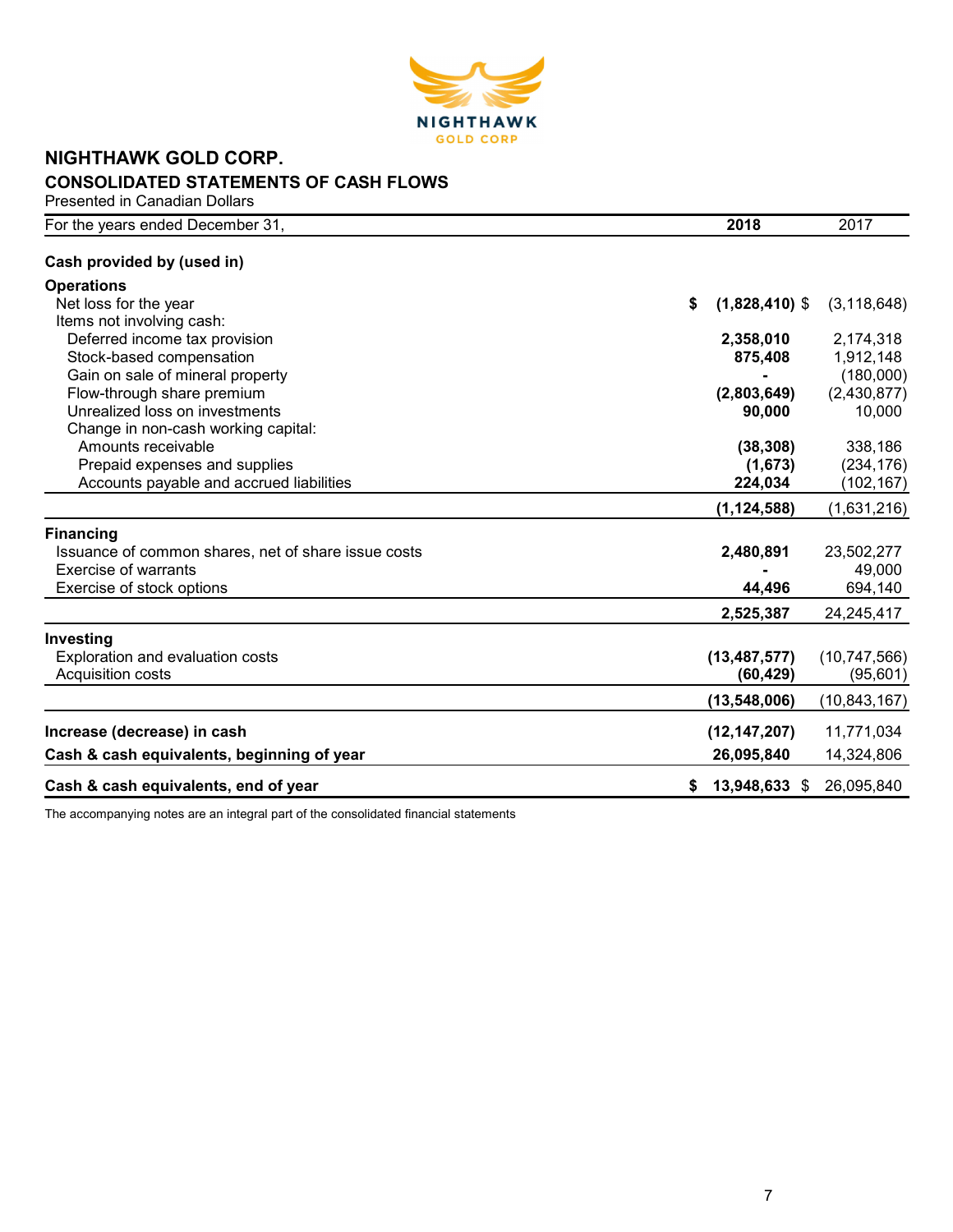

### For the years ended December 31, 2018 and 2017

## 1. NATURE OF OPERATIONS

Nighthawk Gold Corp. ("Nighthawk" or the "Company") was incorporated on January 8, 2004 under the Business Corporations Act (Ontario) and is a publicly listed Canadian junior resource company with exploration and evaluation assets in Canada. Nighthawk is engaged in the identification, acquisition, exploration and evaluation of gold properties, is listed on the Toronto Stock Exchange ("TSX"), and trades under the symbol NHK. To date, Nighthawk has not earned any revenue from operations. The Company's registered office is located at Suite 301, 141 Adelaide Street West, Toronto, Ontario, Canada, M5H 3L5.

The consolidated financial statements for the years ended December 31, 2018 and 2017 have been approved for issue by the Board of Directors on March 27, 2019.

Nighthawk is in the exploration stage and is subject to risks and challenges similar to companies in a comparable stage. These risks include, but are not limited to, the challenges of securing adequate capital in view of exploration, development and operational risks inherent in the mining industry; changes in government policies and regulations; the ability to obtain the necessary environmental permitting; challenges in future profitable production or, alternatively Nighthawk's ability to dispose of its exploration and evaluation assets on an advantageous basis; as well as global economic, precious and base metal price volatility; all of which are uncertain.

## 2. BASIS OF PRESENTATION

These consolidated financial statements are presented in Canadian dollars and have been prepared in accordance with International Financial Reporting Standards ("IFRS") and International Financial Reporting Interpretations Committee ("IFRIC") interpretations as issued by the International Accounting Standards Board ("IASB") and have been consistently applied to all the years presented. The principal accounting policies applied in the preparation of these audited consolidated financial statements are set out below.

The consolidated statement of cash flows shows the changes in cash arising during the year from operating activities, investing activities and financing activities.

These consolidated financial statements have been prepared under the historical cost convention, except fair value through profit and loss assets which are carried at fair value, and have been prepared using the accrual basis of accounting except for cash flow information.

## 3. SIGNIFICANT ACCOUNTING POLICIES

#### (a) Basis of Consolidation

The consolidated financial statements comprise the accounts of Nighthawk and the assets, liabilities, revenues and expenses of its wholly-owned and controlled subsidiaries, Superior Copper Corporation and Golden Sierra Inc. Superior Copper Corporation was inactive during the year ended December 31, 2018. Golden Sierra Inc. was inactive during years ended December 31, 2018 and December 31, 2017.

#### **Subsidiary**

A subsidiary is an entity over which Nighthawk has the power to govern the financial and operating policies. Subsidiaries are fully consolidated from the date on which control commences until the date on which control ceases.

The accounts of subsidiaries are prepared for the same reporting period as the parent entity, using consistent accounting policies. Inter-company transactions and balances are eliminated. Unrealized gains and losses are also eliminated. Accounting policies of subsidiaries have been changed where necessary to ensure consistency with the policies adopted by Nighthawk.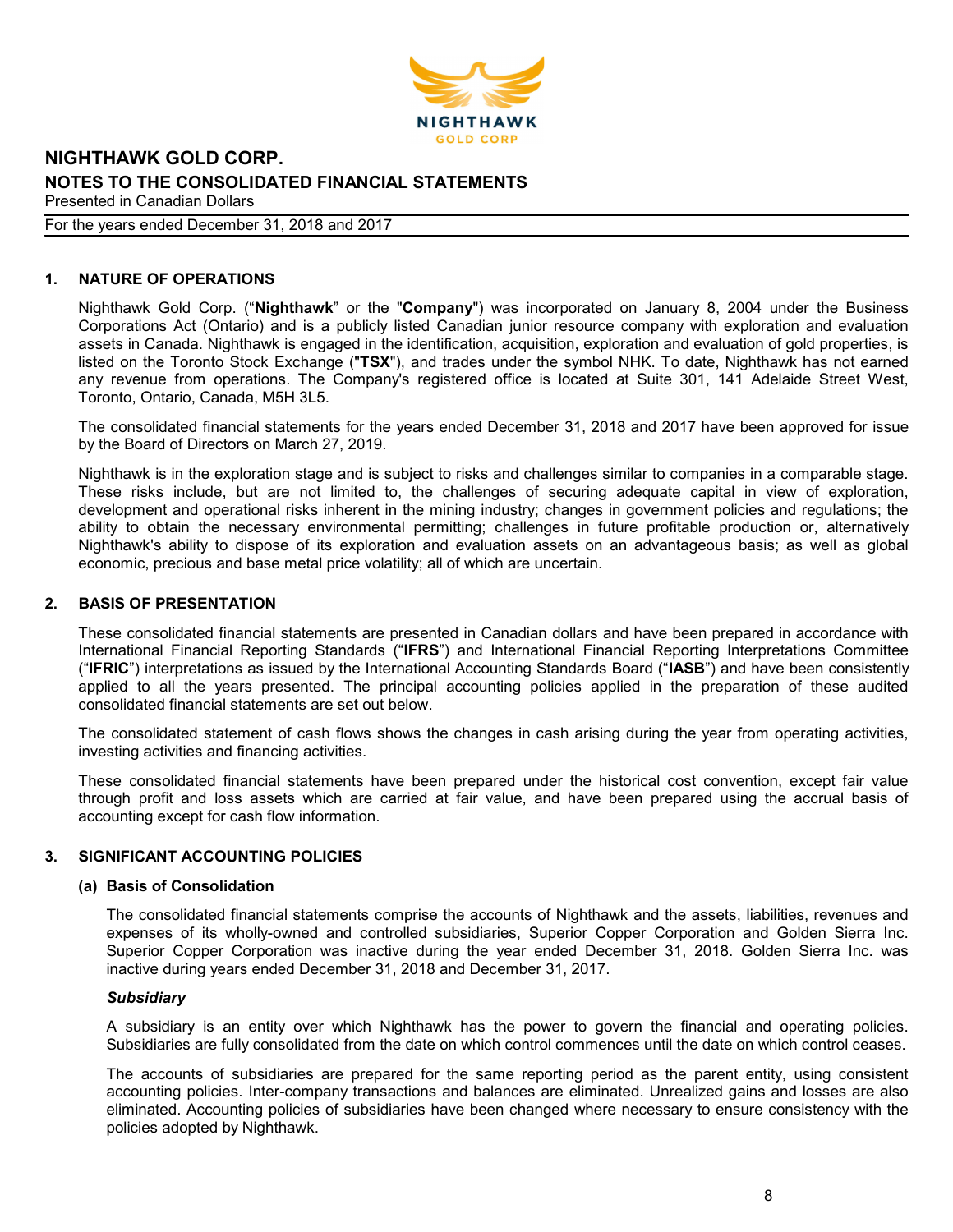

## For the years ended December 31, 2018 and 2017

## 3. SIGNIFICANT ACCOUNTING POLICIES (continued)

### (b) Business Combinations

Business combinations are accounted for using the acquisition method of accounting, whereby identifiable assets acquired and liabilities assumed are recorded at fair value as of the date of acquisition with the excess of the purchase price over such fair value recorded as goodwill.

If a transaction does not meet the definition of a business combination as per IFRS standards, the transaction is recorded as an acquisition of an asset.

### (c) Functional and Presentation Currency

These consolidated financial statements are presented in Canadian dollars, which is Nighthawk's functional currency. The functional currency of Nighthawk's subsidiaries is also the Canadian dollar. The functional currency of Nighthawk's consolidated entity is measured using the currency of the primary economic environment in which that entity operates.

### (d) Financial Instruments

On July 24, 2014, the IASB issued the completed IFRS 9 - Financial Instruments ("IFRS 9") to come into effect on January 1, 2018 with early adoption permitted.

FRS 9 includes finalized guidance on the classification and measurement of financial assets. Under IFRS 9, financial assets are classified and measured either at amortized cost, fair value through other comprehensive income ("FVOCI") or fair value through profit or loss ("FVTPL") based on the business model in which they are held and the characteristics of their contractual cash flows. IFRS 9 largely retains the existing requirements in IAS 39 - Financial Instruments: Recognition and Measurement ("IAS 39"), for the classification and measurement of financial liabilities.

The Company adopted IFRS 9 in its financial statements on January 1, 2018. Due to the nature of its financial instruments, the adoption of IFRS 9 had no impact on the opening accumulated deficit balance on January 1, 2018. The impact on the classification and measurement of its financial instruments is set out below.

All financial assets not classified at amortized cost or FVOCI are measured at FVTPL. On initial recognition, the Company can irrevocably designate a financial asset at FVTPL if doing so eliminates or significantly reduces an accounting mismatch.

A financial asset is measured at amortized cost if it meets both of the following conditions and is not designated as FVTPL:

- It is held within a business model whose objective is to hold the financial asset to collect the contractual cash flows associated with the financial asset instead of selling the financial asset for a profit or loss;
- Its contractual terms give rise to cash flows that are solely payments of principal and interest.

All financial instruments are initially recognized at fair value on the statement of financial position. Subsequent measurement of financial instruments is based on their classification. Financial assets and liabilities classified at FVTPL are measured at fair value with changes in those fair values recognized in the statement of loss and comprehensive loss for the period. Financial assets classified at amortized cost and financial liabilities are measured at amortized cost using the effective interest method.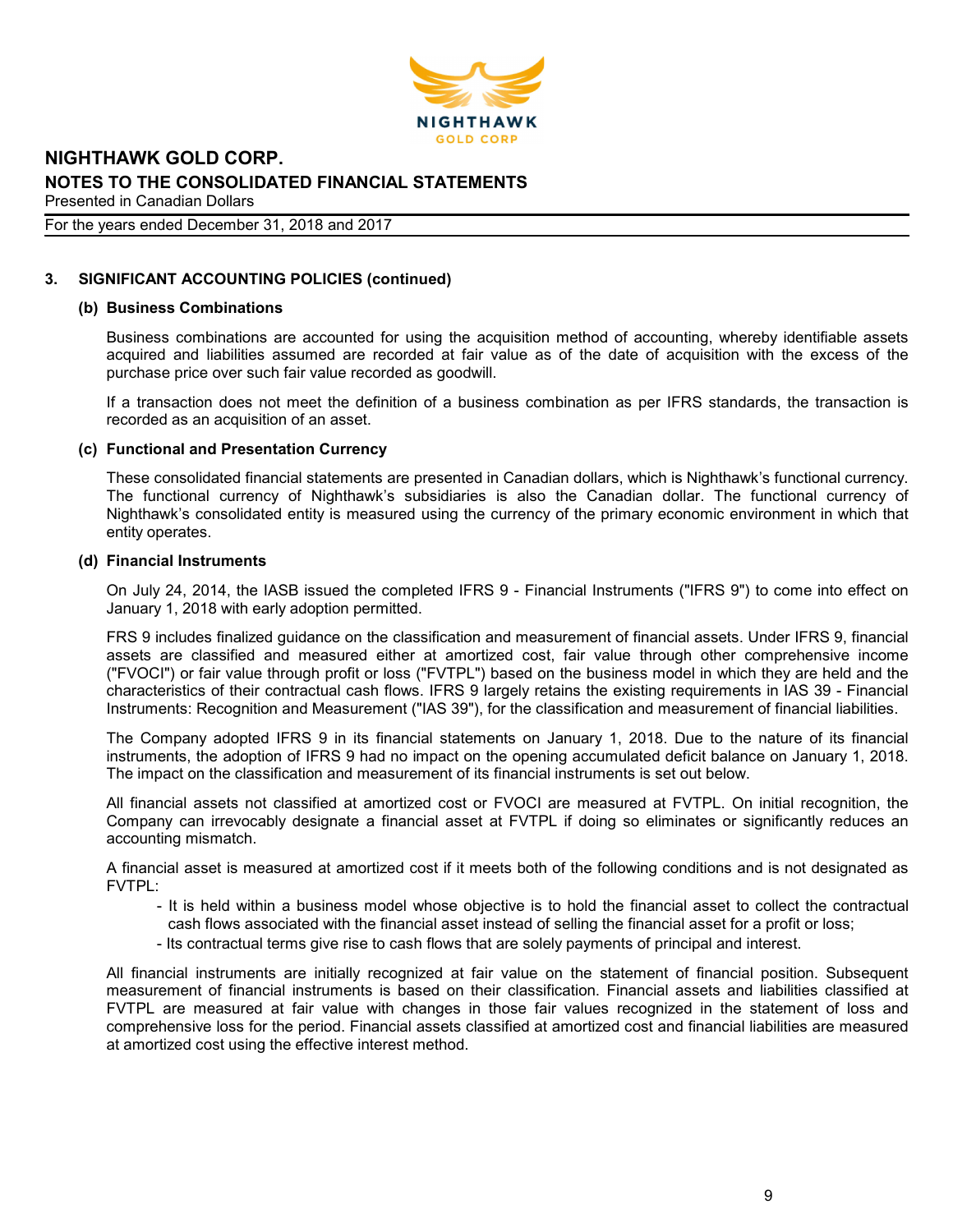

## For the years ended December 31, 2018 and 2017

## 3. SIGNIFICANT ACCOUNTING POLICIES (continued)

## (e) Financial Instruments (continued)

The following table summarized the classification and measurement changes under IFRS 9 for each financial instrument:

| Classification                              | <b>IAS 39</b>                          | <b>IFRS 9</b>  |
|---------------------------------------------|----------------------------------------|----------------|
| Cash & cash equivalents                     | Loans and receivables (amortized cost) | Amortized cost |
| lMarketable securities                      | <b>FVTPL</b>                           | <b>FVTPL</b>   |
| Amounts receivable                          | Loans and receivables (amortized cost) | Amortized cost |
| Accounts payable and<br>accrued liabilities | Other financial liabilities            | Amortized cost |

The original carrying value of the Company's financial instruments under IAS 39 has not changed under IFRS 9.

Financial instruments recorded at fair value on the statements of financial position are classified using a fair value hierarchy that reflects the significance of the inputs used in making the measurements. The fair value hierarchy has the following levels:

- Level 1 valuation based on quoted prices (unadjusted) in active markets for identical assets or liabilities;
- Level 2 valuation techniques based on inputs other than quoted prices included in Level 1 that are observable for the asset or liability, either directly (i.e. as prices) or indirectly (i.e. derived from prices); and
- Level 3 valuation techniques using inputs for the asset or liability that are not based on observable market data (unobservable inputs).

Marketable securities are classified as Level 1.

## (e) Cash & Cash Equivalents

Cash and cash equivalents include cash on hand, balances with brokers, and highly liquid investments with an original maturity at the date of purchase of three months or less.

## (f) Exploration and Evaluation Assets

Exploration and evaluation costs, including the costs of acquiring claims, are capitalized as exploration and evaluation assets on an area of interest basis pending determination of the technical feasibility and the commercial viability of the project. Capitalized costs include costs directly related to exploration and evaluation activities in the area of interest. General and administrative costs are only allocated to the asset to the extent that those costs can be directly related to operational activities in the relevant area of interest. Pre-exploration costs are expensed unless it is considered probable that they will generate future economic benefits. When a claim is relinquished or a project is abandoned, the related costs are recognized in profit or loss immediately.

Exploration and evaluation assets are assessed for impairment if facts and circumstances suggest that the carrying amount exceeds the recoverable amount (note 3).

Once the technical feasibility and commercial viability of the extraction of mineral resources in an area of interest are demonstrable, exploration and evaluation assets attributable to that area of interest are first tested for impairment and then reclassified to mining property and development assets within property, plant and equipment and intangibles.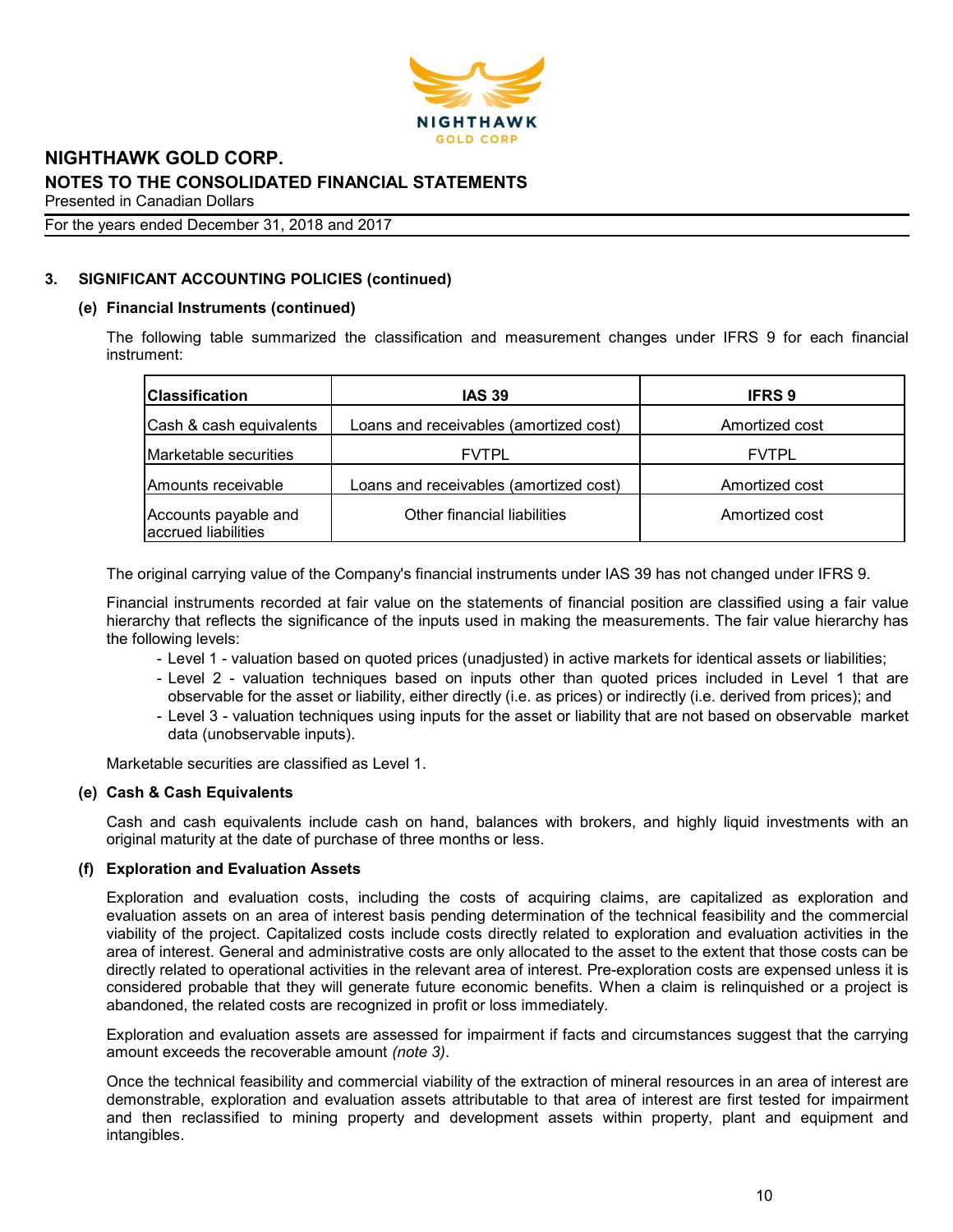

## For the years ended December 31, 2018 and 2017

## 3. SIGNIFICANT ACCOUNTING POLICIES (continued)

## (f) Exploration and Evaluation Assets (continued)

Ownership in mineral properties involves certain risks due to the difficulties in determining the validity of certain claims as well as the potential for problems arising from the frequently ambiguous conveyance history characteristics of many mining interests. Nighthawk has investigated the ownership of its mineral properties and, to the best of its knowledge, ownership of its interests are in good standing.

### (g) Borrowing Costs

Borrowing costs directly attributable to the acquisition, construction or production of qualifying assets are capitalized as part of the cost of the asset until such time as the assets are substantially ready for their intended use. Qualifying assets are those that necessarily take a substantial period of time to prepare for its intended use or sale. All other borrowing costs are recognized as interest or accretion expense in the statement of loss in the period in which they are incurred.

### (h) Impairment

### (i) Financial assets

Management assesses on a forward-looking basis the expected credit losses associated with its financial assets. The impairment methodology applied depends on whether there has been a significant increase in credit risk. The Company applies a simplified approach under IFRS 9 which requires expected lifetime losses to be recognised from initial recognition of the receivables.

#### (ii) Non-financial assets

The carrying amounts of Nighthawk's non-financial assets, other than deferred tax assets, are reviewed at each reporting date to determine whether there is any indication of impairment. If any such indication exists then the asset's recoverable amount is estimated.

The recoverable amount of an asset or cash-generating unit is the greater of its value in use and its fair value less costs to sell. In assessing value in use, the estimated future cash flows are discounted to their present value using a pre-tax discount rate that reflects current market assessments of the time value of money and the risks specific to the asset. For the purpose of impairment testing, assets are grouped together into the smallest group of assets that generates cash inflows from continuing use that are largely independent of the cash inflows of other assets or groups of assets (the cash-generating unit).

An impairment loss is recognized if the carrying amount of an asset or its cash-generating unit exceeds its recoverable amount. Impairment losses are recognized in profit or loss. Impairment losses recognized in respect of cash-generating units are allocated first to reduce the carrying amount of any goodwill allocated to the units and then to reduce the carrying amount of the other assets in the unit (group of units) on a pro-rata basis.

In respect of other assets, impairment losses recognized in prior periods are assessed at each reporting date for any indications that the loss has decreased or no longer exists. An impairment loss is reversed if there has been a change in the estimates used to determine the recoverable amount. An impairment loss is reversed only to the extent that the asset's carrying amount does not exceed the carrying amount that would have been determined, net of depreciation or amortization, if no impairment loss had been recognized.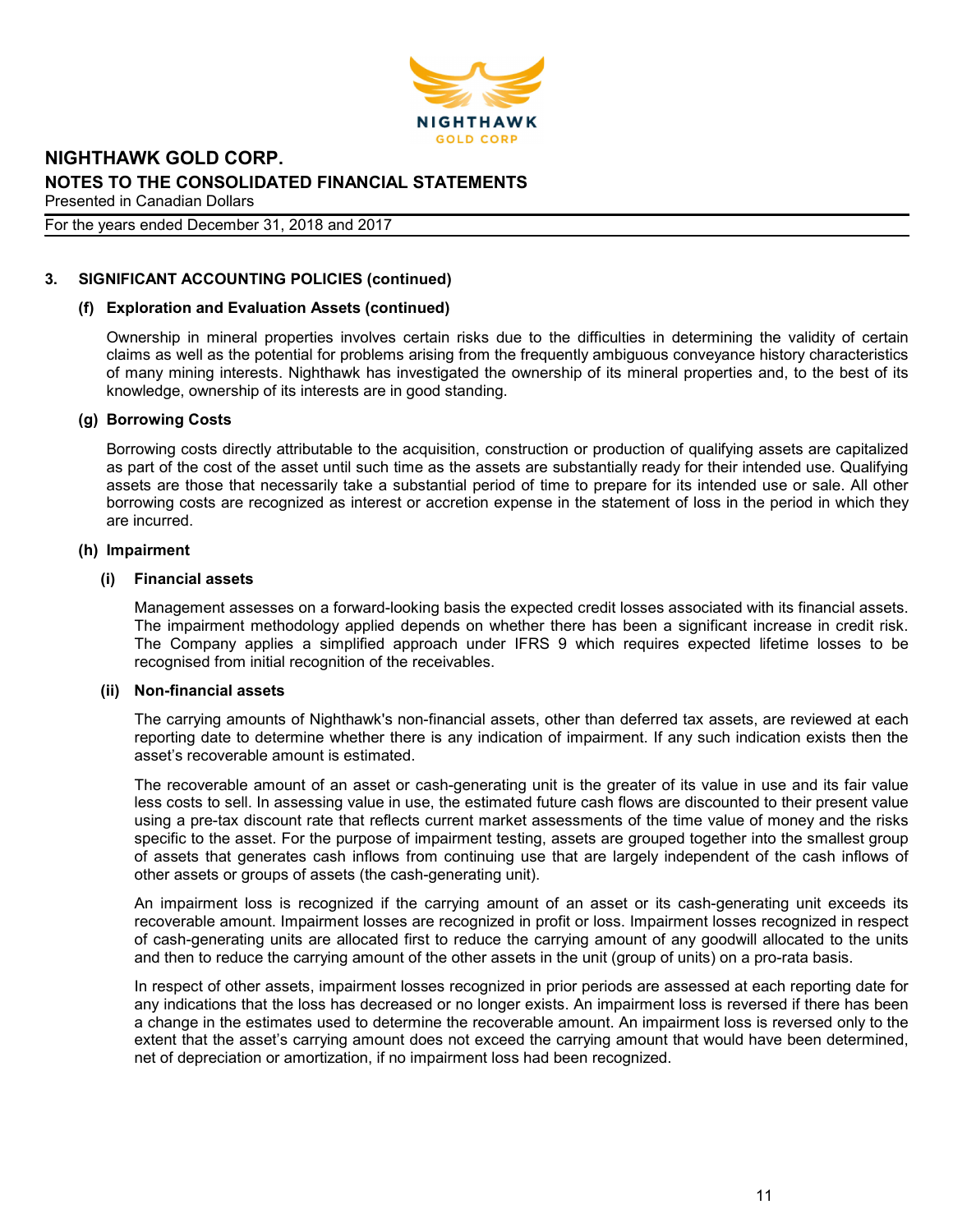

## For the years ended December 31, 2018 and 2017

## 3. SIGNIFICANT ACCOUNTING POLICIES (continued)

## (i) Share-Based Payment Transactions

The grant date fair value of share-based payment awards granted to employees is recognized as an employee expense or capitalized to exploration and evaluation assets for grants to individuals working directly on mineral properties, with a corresponding increase in equity, over the period that the employees unconditionally become entitled to the awards. The amount recognized as an expense is adjusted to reflect the number of awards for which the related service and non-market vesting conditions are expected to be met, such that the amount ultimately recognized as an expense is based on the number of awards that do meet the related service and non-market performance conditions at the vesting date. For share-based payment awards with non-vesting conditions, the grant date fair value of the share-based payment is measured to reflect such conditions and there is no adjustment for differences between expected and actual outcomes. Fair values of share-based payments (including stock options) are determined based on estimated fair values at the time of grant using the Black-Scholes option pricing model using the management assumptions disclosed in note 9 (b) and note 9 (c) for warrants and stock options, respectively. An individual is classified as an employee when the individual is an employee for legal or tax purposes (direct employee) or provides services similar to those performed by a direct employee, including Directors of Nighthawk.

Share-based payment arrangements in which Nighthawk receives goods or services as consideration for its own equity instruments are accounted for as equity-settled share-based payment transactions. These transactions are measured at the fair value of goods or services received, unless that fair value cannot be estimated reliably, in which case, they are measured indirectly, by reference to the fair value of the equity instruments granted.

### (j) Provisions and Asset Retirement Obligations

A provision is recognized if, as a result of a past event, Nighthawk has a present legal or constructive obligation that can be estimated reliably, and it is probable that an outflow of economic benefits will be required to settle the obligation. Provisions, including asset retirement obligations, are determined by discounting the expected future cash flows at a pre-tax rate that reflects current market assessments of the time value of money and the risks specific to the liability. The unwinding of the discount is recognized as finance cost.

#### (k) Income Tax

Deferred tax is recognized in respect of temporary differences between the carrying amounts of assets and liabilities for financial reporting purposes and the amounts used for taxation purposes. Deferred tax is not recognized for the following temporary differences: the initial recognition of assets or liabilities in a transaction that is not a business combination and that affects neither accounting nor taxable profit or loss, and differences relating to investments in subsidiaries and jointly controlled entities to the extent that it is probable that they will not reverse in the foreseeable future. In addition, deferred tax is not recognized for taxable temporary differences arising on the initial recognition of goodwill. Deferred tax is measured at the tax rates that are expected to be applied to temporary differences when they reverse, based on the laws that have been enacted or substantively enacted by the reporting date. Deferred tax assets and liabilities are offset if there is a legally enforceable right to offset current tax liabilities and assets, and they relate to income taxes levied by the same tax authority on the same taxable entity, or on different tax entities, but they intend to settle current tax liabilities and assets on a net basis or their tax assets and liabilities will be realized simultaneously.

A deferred tax asset is recognized for unused tax losses, tax credits and deductible temporary differences, to the extent that it is probable that future taxable profits will be available against which they can be utilized. Deferred tax assets are reviewed at each reporting date and are reduced to the extent that it is no longer probable that the related tax benefit will be realized.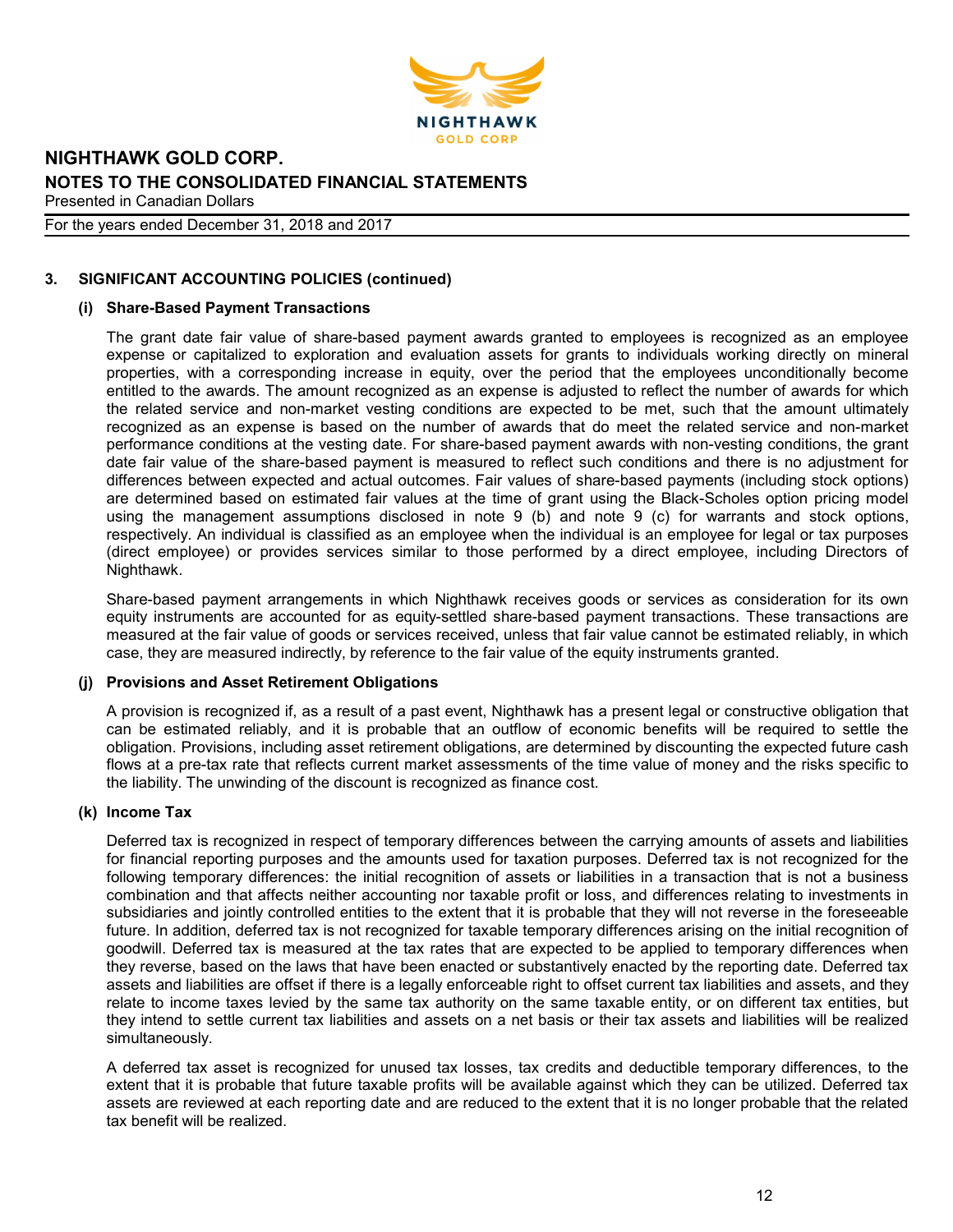

### For the years ended December 31, 2018 and 2017

## 3. SIGNIFICANT ACCOUNTING POLICIES (continued)

### (l) Share Capital

### Common shares

Common shares are classified as equity. Incremental costs directly attributable to the issue of common shares and share options are recognized as a deduction from equity, net of any tax effects.

#### Flow-through Shares

To the extent that Nighthawk issues common shares to subscribers on a flow-through basis at a premium to the market value of non-flow through common shares, any such premium is recorded as a liability on Nighthawk's consolidated statement of financial position at the time of subscription. This liability is reduced, on a pro-rata basis, as Nighthawk fulfills its expenditure renunciation obligation associated with such flow-through share issuances, with an offsetting amount recognized as income.

A deferred tax liability equal to the tax value of flow-through expenditures renounced is recognized once Nighthawk has fulfilled its obligations associated with the renunciation of related flow-through expenditures. In respect of a retrospective renunciation, such obligation is considered to have been fulfilled once management establishes the intent to make renunciation filings with the appropriate taxation authorities In respect of prospective renunciation (i.e., a look-back renunciation), the obligation is considered to be fulfilled once related flow-through expenditures have been incurred.

#### (m) Valuation of Equity Instruments in Private Placements

Nighthawk has adopted a relative fair value method with respect to the measurement of common shares and warrants issued as private placement units. Warrants attached to units are valued using the Black-Scholes option pricing model and the share price at the time of financing, and the shares are valued based on quoted market price.

The proceeds from the issue of units are allocated between share capital and reserve for warrants. If and when the warrants are exercised, the applicable amounts of reserve for warrants are transferred to share capital. Any consideration paid on the exercise of the warrants is credited to capital stock. For those warrants that expire after vesting, the recorded value is transferred to share-based payment reserve.

### (n) Net Loss Per Share

Nighthawk presents basic and fully diluted net loss per share data for its common shares. Basic net loss per share is calculated by dividing the net loss attributable to common shareholders of Nighthawk by the weighted average number of common shares outstanding during the year, adjusted for own shares held. Fully diluted net loss per share is determined by adjusting the net loss attributable to common shareholders and the weighted average number of common shares outstanding, adjusted for own shares held, for the effects of all dilutive potential common shares, which comprise warrants and stock options granted. The effect on the diluted net loss per share of the exercise of the stock options and warrants described in note 11 would be anti-dilutive.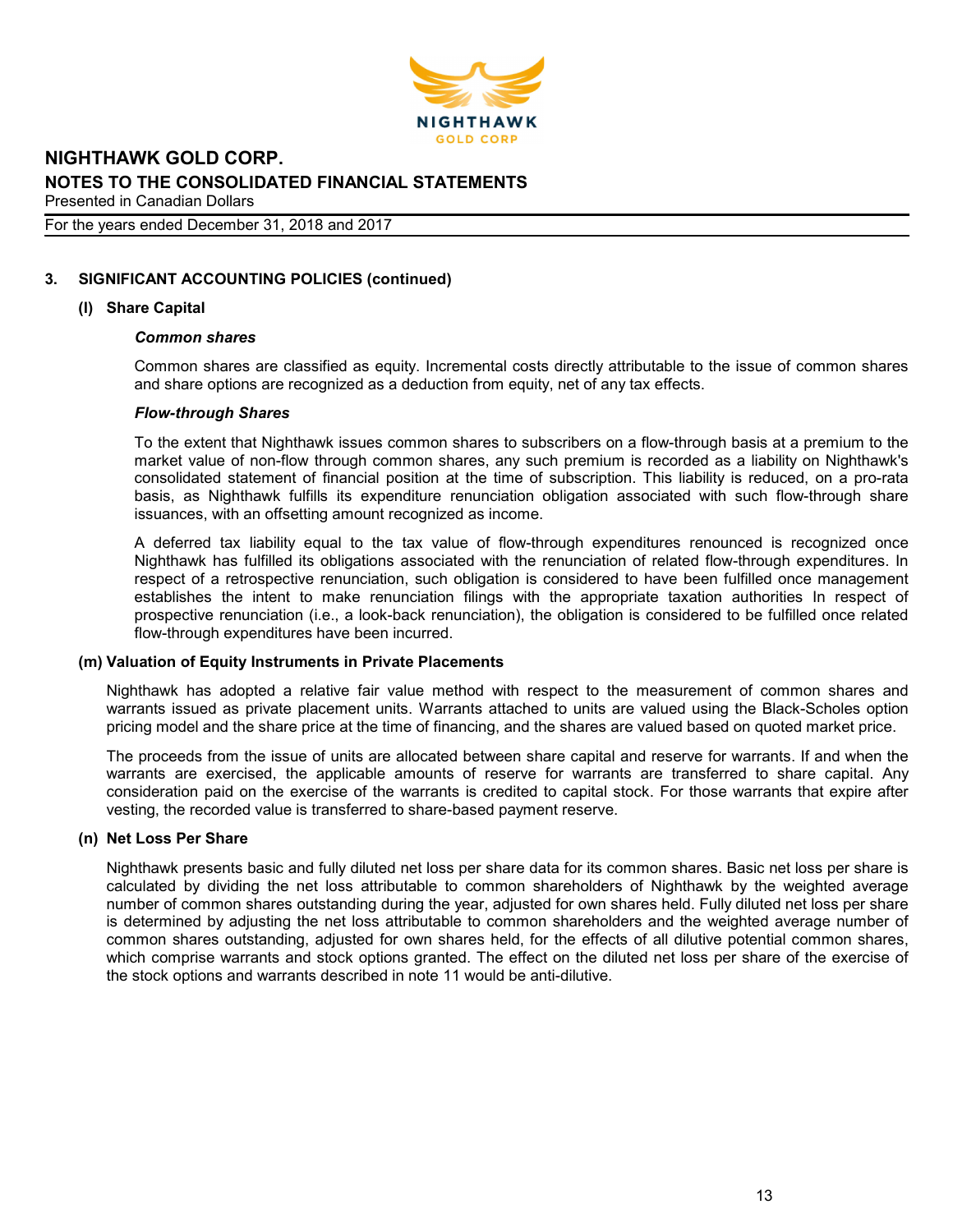

## For the years ended December 31, 2018 and 2017

## 3. SIGNIFICANT ACCOUNTING POLICIES (continued)

## (o) Changes in Accounting Policies

The Company has adopted the following standard during the year ended December 31, 2018:

(i) IFRS 9 - Financial Instruments - The IASB issued IFRS 9 in October 2010 and will replace IAS 39, Financial Instruments: Recognition and Measurement. IFRS 9 uses a single approach to determine whether a financial asset is measured at amortized cost or fair value, replacing the multiple rules in IAS 39. The approach in IFRS 9 is based on how an entity manages its financial instruments in the context of its business model and the contractual cash flow characteristics of the financial assets. Most of the requirements in IAS 39 for classification and measurement of financial liabilities were carried forward unchanged to IFRS 9. The new standard also requires a single impairment method to be used, replacing the multiple impairment methods in IAS 39. The effective date for the application of IFRS 9 is January 1, 2018.

Nighthawk's adoption of IFRS 9 did not have a material financial impact upon the consolidated financial statements.

#### (p) Recent Accounting Pronouncements

Certain pronouncements were issued by the IASB are mandatory for accounting periods after December 31, 2018 or later periods. Many are not applicable or do not have a significant impact to Nighthawk and have been excluded from the discussion below. The following have not yet been adopted and are being evaluated to determine their impact on Nighthawk.

(i) In January 2016, the International Accounting Standards Board (IASB) issued a new International Financial Reporting Standard (IFRS) on lease accounting which was incorporated into Part I of the CPA Canada Handbook – Accounting by the Accounting Standards Board (AcSB) in June 2016. IFRS 16 supersedes IAS 17 Leases, IFRIC 4 Determining Whether an Arrangement Contains a Lease, SIC-15 Operating Leases - Incentives and SIC-27 Evaluating the Substance of Transactions Involving the Legal Form of a Lease. IFRS 16 introduces a single lessee accounting model that requires a lessee to recognize assets and liabilities for all leases with a term of more than 12 months, unless the underlying asset is of low value. Lease assets and liabilities are initially recognized on a present value basis and subsequently, similarly to other non-financial assets and financial liabilities, respectively. The lessor accounting requirements are substantially unchanged and, accordingly, continue to require classification and measurement as either operating or finance leases. The new standard also introduces detailed disclosure requirements for both the lessee and lessor. The new standard is effective for annual periods beginning on or after January 1, 2019. Earlier application is permitted for entities that also apply IFRS 15 Revenue from Contracts with Customers. Nighthawk's adoption of IFRS 16 will not have a material financial impact upon the audited consolidated financial statements.

## 4. CRITICAL ACCOUNTING ESTIMATES AND SIGNIFICANT JUDGEMENTS

The preparation of these consolidated financial statements requires management to make certain estimates and assumptions that affect the reported amounts of assets and liabilities at the date of the consolidated financial statements and reported amounts of revenues and expenses during the reporting period. Actual outcomes could differ from these estimates. These consolidated financial statements include estimates which, by their nature, are uncertain. The impacts of such estimates are pervasive throughout the consolidated financial statements, and may require accounting adjustments based on future occurrences. Revisions to accounting estimates are recognized in the period in which the estimate is revised and future periods if the revision affects both current and future periods. These estimates are based on historical experience, current and future economic conditions and other factors, including expectations of future events that are believed to be reasonable under the circumstances.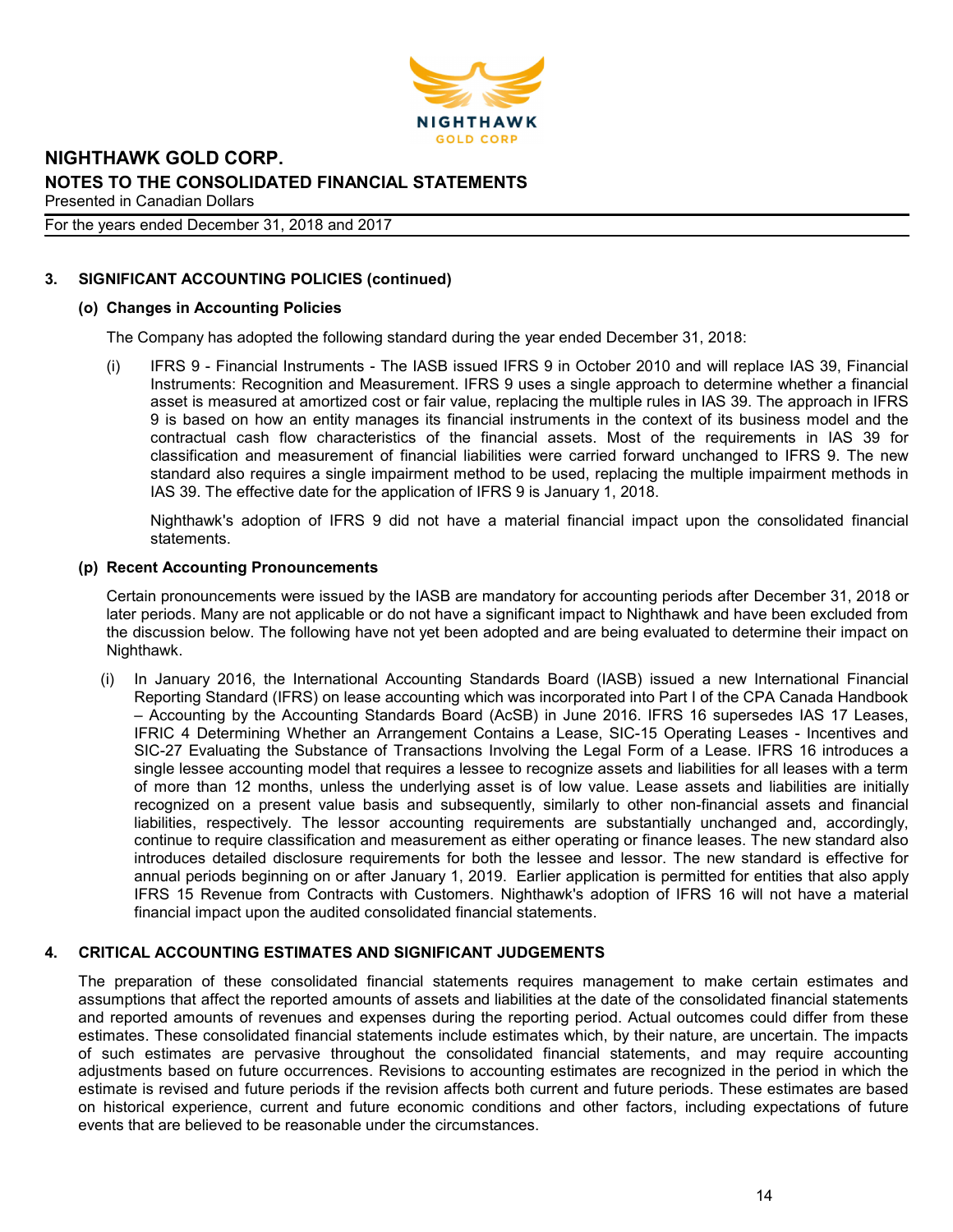

### For the years ended December 31, 2018 and 2017

## 4. CRITICAL ACCOUNTING ESTIMATES AND SIGNIFICANT JUDGEMENTS (continued)

Significant assumptions about the future and other sources of estimation and judgemental uncertainty that management has made at the consolidated statement of financial position reporting date, that could result in a material adjustment to the carrying amounts of assets and liabilities, in the event that actual results differ from assumptions made, relate to, but are not limited to, the following:

- (i) Nighthawk assesses the carrying value of exploration and evaluation assets at each reporting period to determine whether any indication of impairment exists. When an impairment exists, the calculation of recoverable amount requires the use of estimates and assumptions such as long-term commodity prices, discount rates, recoverable metals, and operating performance;
- (ii) the calculation of the fair value of warrants, broker warrants and stock options issued by Nighthawk requires the use of estimates of inputs in the Black-Scholes option pricing valuation model;
- (iii) the calculation of the reclamation liability and provision for service obligation, being the present value of the estimated costs to restore the properties is discounted at rates which reflect current market assessments and the risks specific to the liability. The calculation requires management to estimate the total restoration costs, timing of remediation and an appropriate discount rate; and
- (iv) valuation of deferred income taxes.

## 5. RESTRICTED CASH

During the year ended July 31, 2011, Nighthawk posted two irrevocable standby letters of credit with a Canadian chartered bank in the amount of \$401,000 (collectively, the "Permit LOC's") to provide security under its land use permit and water access licence for the existing reclamation work associated with the Damoti Reclamation Obligation (notes 6 and 8) as well as with its exploration activities relating to the Indin Lake Gold Property in the Northwest Territories, Canada. In March 2012, Nighthawk posted additional security of \$78,000 (the "Additional Security") upon receiving approval on its updated land use permit, which was submitted to support its expanded exploration activities on its Indin Lake Gold Property. Subsequent to year end, Nighthawk received its renewed land use permit and water access licence, thereby approving its exploration activities over the next 5 years, expiring in February 2024, and which are extendible up to February 2026. The Permit LOC's are secured by guaranteed investment certificates (the "Permit GIC's") at a Canadian chartered bank for the same amount. The Permit GIC's and the Additional Security may be recovered by Nighthawk at expiration of the land use permit and water access licence in absence of any environmental disturbances provided Nighthawk carries out activities to satisfy the Damoti Reclamation Obligation.

On January 26, 2012, under the terms of its agreement to acquire 100% ownership of the mineral claims and leases of the former producing Colomac Gold Mine (the "Colomac Gold Project") (note 6), Nighthawk entered into three letters of credit totaling \$5,000,000 at a Canadian chartered bank in favour of Aboriginal Affairs and Northern Development Canada ("AANDC") to secure Nighthawk's service obligation to perform reclamation services on three other sites as follows: \$3,000,000 for the Diversified site, \$1,000,000 for the Spider Lake site and \$1,000,000 for the Chalco Lake site (collectively, the "Colomac LOC's") (note 7). The Colomac LOC's are secured by guaranteed investment certificates (the "Colomac GIC's") at a Canadian chartered bank for the same amounts. Upon completion of the service obligation with respect to each reclamation site to the satisfaction of an independent third party engineer, the Colomac LOC's with respect to each site will be released and the hold restriction on the related Colomac GIC will be eliminated. At any time, the Company may terminate the liability relating to this service obligation, but as a consequence would relinquish the related Colomac GIC still held as security against the Colomac LOC's at that time.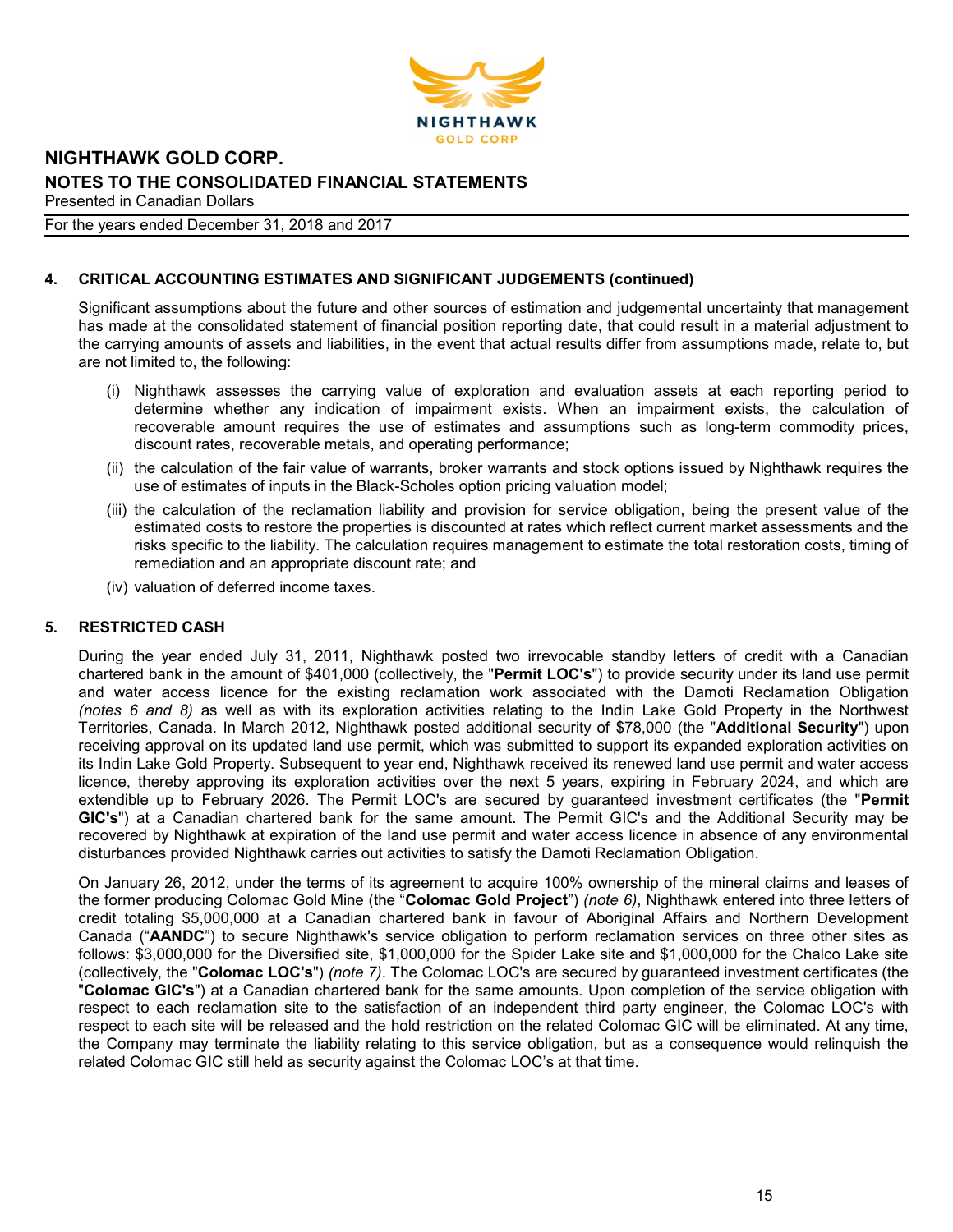

# For the years ended December 31, 2018 and 2017

## 5. RESTRICTED CASH (continued)

In Fiscal 2013, the reclamation activities at the Chalco Lake site were completed and the approval of the third party engineer was obtained. As a result, the Colomac LOC with respect to the Chalco Lake site was released and the hold restriction on \$1,000,000 was eliminated at that time (note 7).

|                                            | Permit<br>security | Colomac<br>GIC's | Total<br>restricted cash |
|--------------------------------------------|--------------------|------------------|--------------------------|
| Balance - December 31, 2016, 2017 and 2018 | 479,000 \$         | 4,000,000 \$     | 4,479,000                |

## 6. EXPLORATION AND EVALUATION ASSETS

|                                                              | December 31, 2017                |               |                |  | December 31, 2018                |  |                    |    |                                           |  |
|--------------------------------------------------------------|----------------------------------|---------------|----------------|--|----------------------------------|--|--------------------|----|-------------------------------------------|--|
| <b>Mineral Property</b>                                      | Option &<br>acquisition<br>costs | Exploration   | <b>Balance</b> |  | Option &<br>acquisition<br>costs |  | <b>Exploration</b> |    | <b>Balance</b>                            |  |
| Indin Lake Gold Property \$10,287,885 \$                     |                                  | 43,046,015 \$ | 53,333,900 \$  |  | 10,348,314 \$                    |  | 56,814,756 \$      |    | 67,163,070                                |  |
| <b>Mineral Property</b>                                      |                                  |               |                |  |                                  |  |                    |    | <b>Indin Lake</b><br><b>Gold Property</b> |  |
| Balance - December 31, 2016                                  |                                  |               |                |  |                                  |  |                    | \$ | 41,676,278                                |  |
| Acquisition costs<br>Exploration expenditures <sup>(1)</sup> |                                  |               |                |  |                                  |  |                    |    | 95,601<br>11,562,021                      |  |
| Balance - December 31, 2017                                  |                                  |               |                |  |                                  |  |                    |    | 53,333,900                                |  |
| Acquisition costs<br>Exploration expenditures <sup>(1)</sup> |                                  |               |                |  |                                  |  |                    |    | 60,429<br>13,768,741                      |  |
| Balance - December 31, 2018                                  |                                  |               |                |  |                                  |  |                    | S  | 67,163,070                                |  |

(1) Expenditures for the year ended December 31, 2018 includes \$281,164 of non-cash capitalized stock-based compensation (2017 - \$814,455).

## Indin Lake Gold Property

In August 2008, Nighthawk acquired 6 mining leases and 6 mining claims (the "Damoti Lake Property") which lie within Nighthawk's Indin Lake Gold Property in the Indin Lake Greenstone Belt located approximately 200 kilometres north of Yellowknife, Northwest Territories. The Damoti Lake Property is subject to an existing 2% net smelter return royalty. Upon acquisition, a reclamation obligation existed at the Damoti Lake Property (the "Damoti Reclamation Obligation"). At the time of acquisition, the estimated cost of the Damoti Reclamation Obligation could not be reliably measured. Nighthawk has since carried out environmental assessments using a third party specialist and has estimated the cost of the Damoti Reclamation Obligation to be \$401,150 (note 8). Nighthawk has capitalized the Damoti Reclamation Obligation, and related assessment costs, as acquisition costs related to the Damoti Lake Property as the liability was assumed at acquisition. During the year ended December 31, 2018, Nighthawk incurred \$27,229 (2017 - \$62,401) of assessment costs which have been capitalized as acquisition costs.

Under agreements dated January 7, 2011, and as amended on April 4, 2013, Nighthawk acquired 100% interest in 15 mining leases and 3 mining claims (the "Indin Lake Properties") within the Indin Lake Greenstone Belt, subject to existing net smelter royalties on certain claims ranging from 2% to 5%, by making payments of cash and shares totalling \$725,000. In January and April 2011, Nighthawk staked 107 additional mining claims in the Northwest Territories which link the Indin Lake Properties and the Damoti Lake Property, thereby consolidating much of the Indin Lake Gold Property's ground.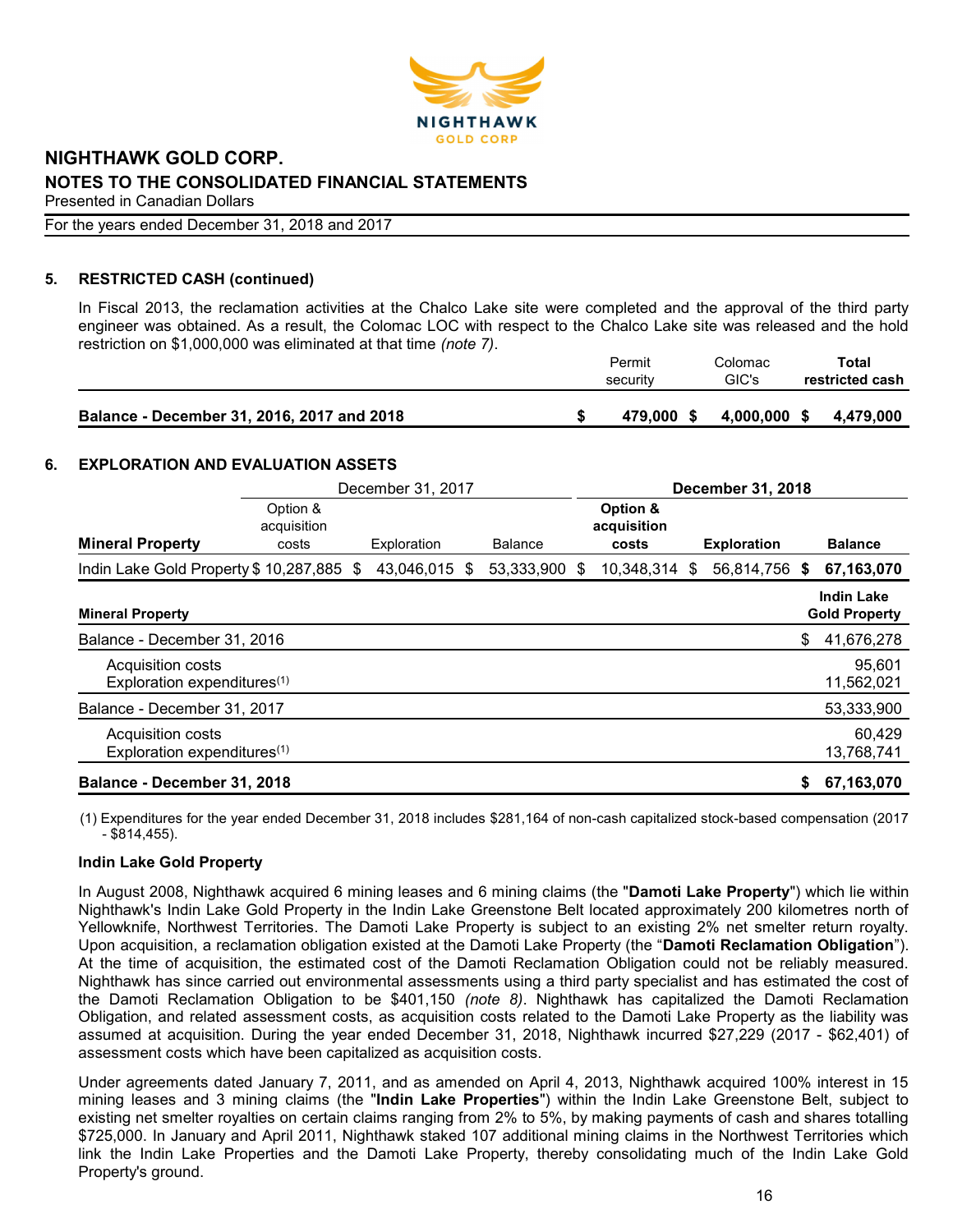

## For the years ended December 31, 2018 and 2017

## 6. EXPLORATION AND EVALUATION ASSETS (continued)

In January 2012, Nighthawk completed an agreement to acquire 100% ownership of the mineral claims and leases of the Colomac Gold Project, located within the Indin Lake Greenstone Belt and contiguous to and surrounded by Nighthawk's existing Indin Lake Gold Property in the Northwest Territories, from AANDC. As consideration for the Colomac Gold Project, Nighthawk committed to perform reclamation services on three other sites within the Indin Lake Gold Property land package which are the responsibility of AANDC: the Diversified, Chalco Lake, and Spider Lake sites. The obligation for the services is to be carried out on behalf of AANDC to a maximum of \$5,000,000. See note 7 for further details on the provision for service obligation remaining at December 31, 2018. The Company did not assume the reclamation liabilities of these three sites and is not responsible for any historical environmental liabilities associated with the Colomac Gold Project. At any time, the Company may terminate the liability relating to this service obligation, but as a consequence would relinquish the related Colomac GIC still held as security against the Colomac LOC's at that time.

## Superior Project

On May 28, 2016, the Company acquired Superior pursuant to a plan of arrangement with Superior Copper Corporation. No further exploration expenditures were budgeted to be spent on the Superior Project and as a result, the carrying value was write-down for the year ended July 31, 2016.

During the year ended December 31, 2017, the Company sold its interest in the Superior Project to CR Capital Corp. ("CR Capital"), a company with a common director of Nighthawk, for consideration of two million common shares (valued at \$180,000) in the capital stock of CR Capital and the grant of a 0.5% net smelter return royalty.

# 7. PROVISION FOR SERVICE OBLIGATION

As consideration for the Colomac Gold Project (note 6), Nighthawk agreed to perform reclamation services on three other sites within the Indin Lake Gold Property land package which are the responsibility of AANDC: Diversified, Chalco Lake, and Spider Lake. The obligation for the reclamation services is to be carried out on behalf of AANDC to a maximum of \$5,000,000. Upon closing, Nighthawk entered into the Colomac LOC's totaling \$5,000,000 in favour of AANDC to secure Nighthawk's obligation to perform the services for each site. The Colomac LOC's are secured by the Colomac GIC's at a Canadian chartered bank for the same amounts (note 5).

Nighthawk did not assume the reclamation liabilities of these three sites. Upon completion of the service obligation with respect to each site to the satisfaction of an independent third party engineer, the Colomac LOC's with respect to each site will be released and the hold restriction on the related Colomac GIC will be eliminated. At any time, the Company may terminate the liability relating to this service obligation, but as a consequence would relinquish the related Colomac GIC still held as security against the Colomac LOC's at that time. In March 2013, the reclamation activities at the Chalco Lake site were completed upon approvals of the third party engineer.

Service Obligation

Balance - December 31, 2016, 2017 and 2018 **\$ 3,012,314** \$ 3,012,314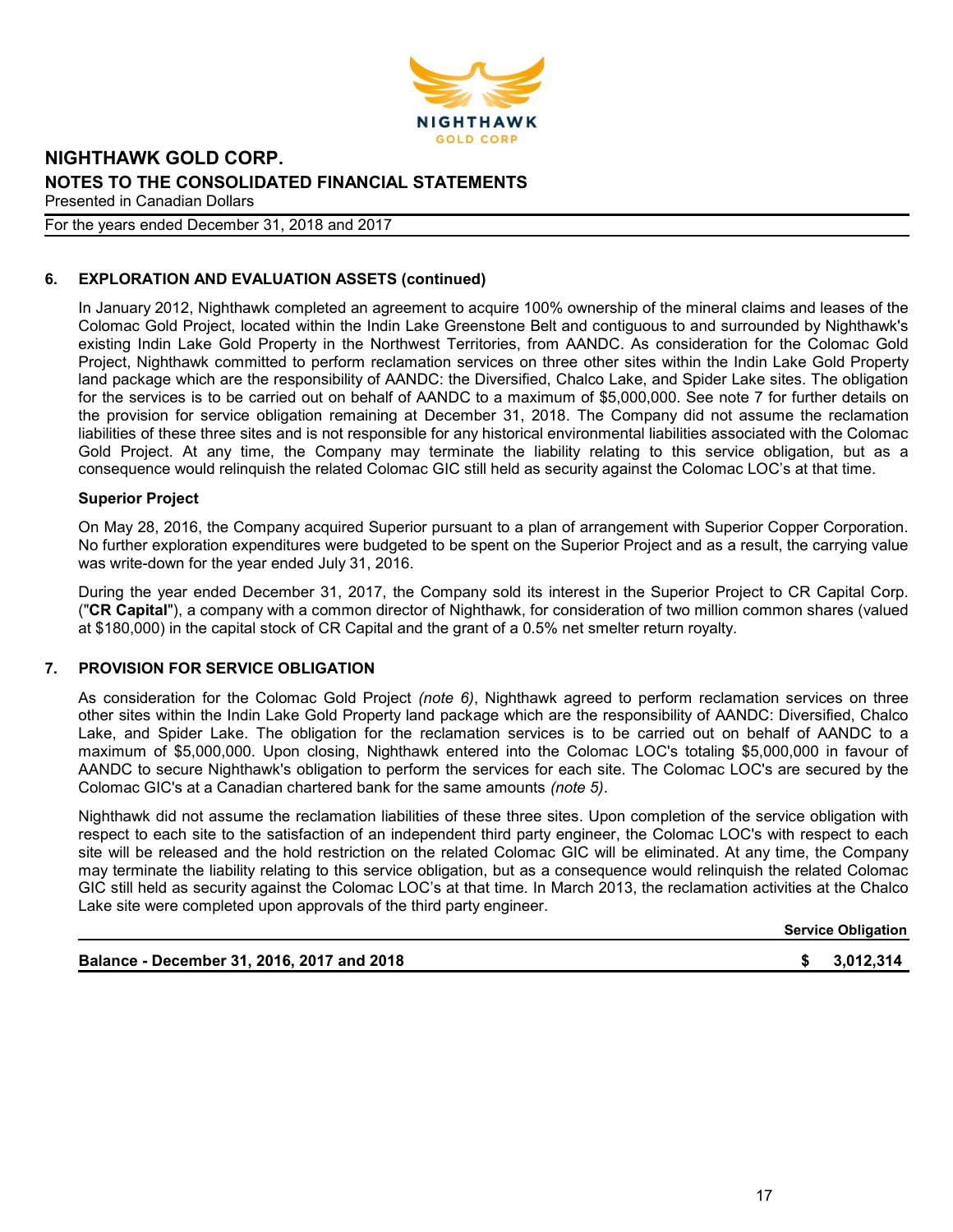

For the years ended December 31, 2018 and 2017

## 8. RECLAMATION PROVISION

Upon acquisition of the Damoti Lake Property (note 6), the Damoti Reclamation Obligation existed at the Damoti Lake Property. At the time of acquisition, the estimated cost of the Damoti Reclamation Obligation could not be reliably measured. Nighthawk has since carried out environmental assessments using a third party specialist and estimated the cost of the Damoti Reclamation Obligation to be \$401,150. Nighthawk posted the Permit GIC's, to secure the Permit LOC's, and remitted the Additional Security for an amount of \$479,000 *(note 5)* to provide security under its land use permit and water access licence for the Damoti Reclamation Obligation as well as for exploration activities relating to the Indin Lake Gold Property.

|                                            | Amount  |
|--------------------------------------------|---------|
| Balance - December 31, 2016, 2017 and 2018 | 401.150 |

## 9. SHARE CAPITAL

(a) Common Shares

Authorized Capital - Unlimited common shares Issued

| 44,496<br>24,141 |
|------------------|
|                  |
|                  |
| (37, 974)        |
| (19, 109)        |
| (350,000)        |
| 2,500,000        |
| 80,094,256       |
| 280,367          |
| 694,140          |
| 49,000           |
| 507,881          |
| (1,617,273)      |
| (3,712,483)      |
| (299, 259)       |
| (2,844,086)      |
| 2,119,548        |
| 11,500,001       |
| 11,500,001       |
| 61,916,419       |
| Consideration    |
|                  |

On March 2, 2017, the Company completed a bought deal private placement (the "Offering") with the over-allotment option granted to the underwriters exercised in full. The Company also completed a non-brokered private placement (the "Non-Brokered Offering"). A total of 31,822,092 of common shares were issued for total gross proceeds of \$25,119,550.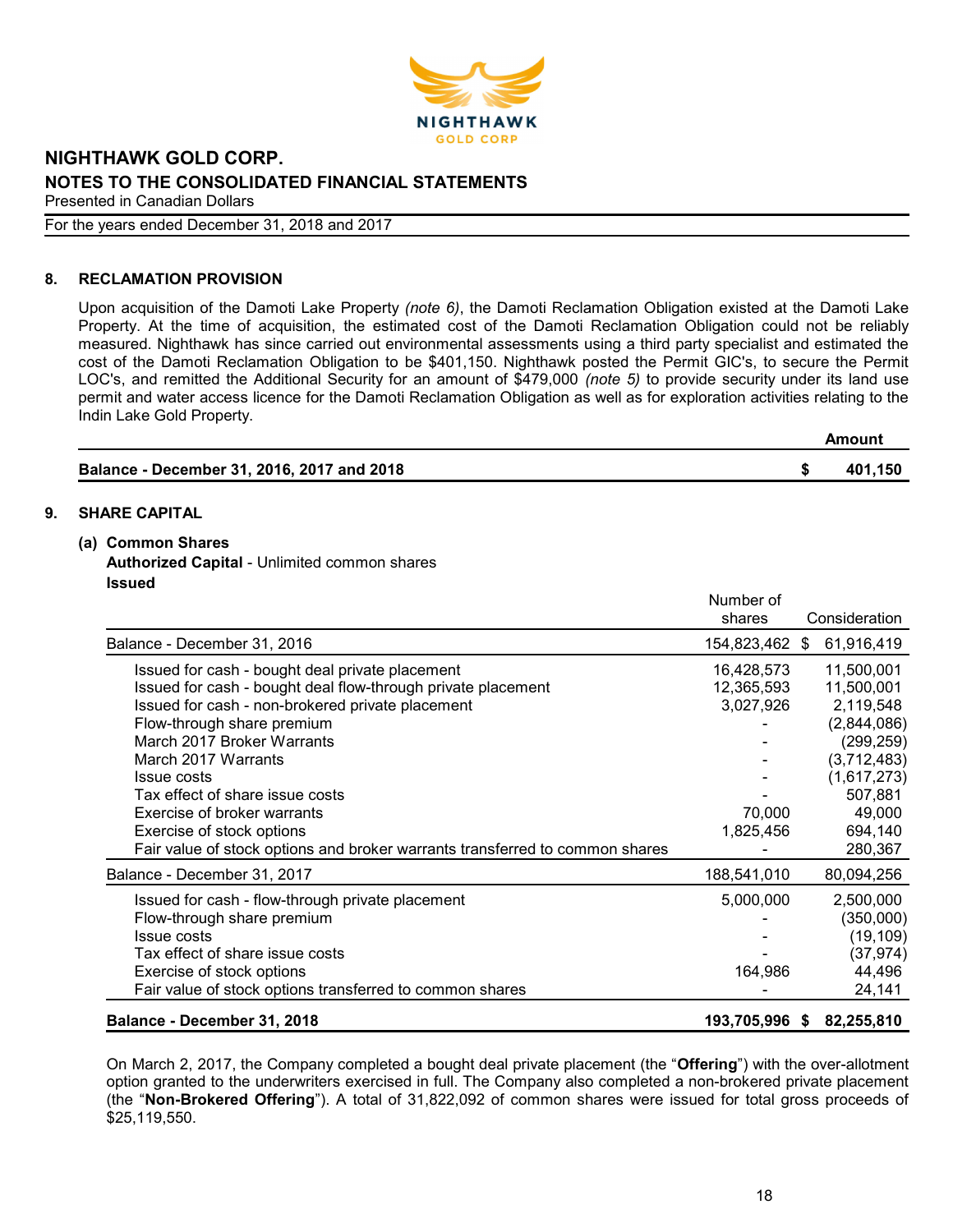

#### For the years ended December 31, 2018 and 2017

### 9. SHARE CAPITAL (continued)

## (a) Common Shares (continued)

Pursuant to the Offering, the Company issued an aggregate of 12,365,593 flow-through units ("March 2017 FT Units") at a price of \$0.93 per March 2017 FT Unit and 16,428,573 units ("March 2017 Units") at a price of \$0.70 per March 2017 Unit, for aggregate gross proceeds of \$23,000,002. Each March 2017 FT Unit is comprised of one flowthrough common share and one-half of one transferable common share purchase warrant (each whole common share purchase warrant, a "March 2017 Warrant"). Each March 2017 Unit is comprised of one common share and one-half of one March 2017 Warrant. Each March 2017 Warrant entitles the holder thereof to acquire one common share of the Company at a price of \$1.10 until September 2, 2018.

Pursuant to the Non-Brokered Offering, the Company issued 3,027,926 Units at a price of \$0.70 per March 2017 Unit, for aggregate gross proceeds of \$2,119,548.

Share issue costs associated with the Offering and the Non-Brokered Offering were \$1,617,273. As well, 824,631 compensation warrants ("March 2017 Broker Warrants") were issued to the underwriters having a fair value of \$229,259. Each March 2017 Broker Warrant is exercisable into one common share of the Company at a price of \$0.70 until September 2, 2018. The net proceeds of \$23,502,277 were allocated \$19,789,794 as to the common shares and \$3,712,483 as to the March 2017 Warrants.

On July 11, 2018, Nighthawk completed a non-brokered private placement financing of 5,000,000 flow-through shares at a price of \$0.50 per share for gross proceeds of \$2,500,000. Share issue costs in relation to the financing were \$19,109.

## (b) Warrants

|                                                                                                          | <b>Warrants</b> | <b>Broker</b><br>warrants | <b>Allocated</b><br>value         |  |  |
|----------------------------------------------------------------------------------------------------------|-----------------|---------------------------|-----------------------------------|--|--|
| Balance - December 31, 2016                                                                              |                 |                           |                                   |  |  |
| March 2017 Broker Warrants (note 9(a))<br>March 2017 Warrants (note 9(a))<br>Exercise of broker warrants | 15,911,042      | 824.631<br>-<br>(70,000)  | 299.259<br>3,712,483<br>(25, 403) |  |  |
| Balance - December 31, 2017                                                                              | 15,911,042      | 754,631                   | 3,986,339                         |  |  |
| Expiry of warrants and broker warrants                                                                   | (15, 911, 042)  | (754,631)                 | (3,986,339)                       |  |  |
| Balance - December 31, 2018                                                                              |                 |                           |                                   |  |  |

During the year ended December 31, 2017, the following warrants were issued and valued using the Black-Scholes option pricing model parameters listed below (in each case with no dividends and a nil forfeiture rate):

|                     |              |                       |                                  | <b>Black-Scholes Option Pricing Parameters</b> |                                 |                             |                   |
|---------------------|--------------|-----------------------|----------------------------------|------------------------------------------------|---------------------------------|-----------------------------|-------------------|
|                     | Expiry date  | <b>Exercise price</b> | <b>Grant date</b><br>stock price | <b>Risk-free</b><br>interest rate              | <b>Expected life</b><br>(vears) | <b>Volatility</b><br>factor | <b>Fair value</b> |
| March 2017 Broker   |              |                       |                                  |                                                |                                 |                             |                   |
| Warrants            | Sep. 2, 2018 | \$0.70                | \$0.69                           | 0.76%                                          | 1.5                             | 117%                        | \$0.36            |
| March 2017 Warrants | Sep. 2, 2018 | \$1.10                | \$0.69                           | 0.76%                                          | 1.5                             | 117%                        | \$0.23            |

On September 2, 2018, 15,911,042 warrants and 754,631 broker warrants relating to bought deal private placement in March 2017 expired unexercised.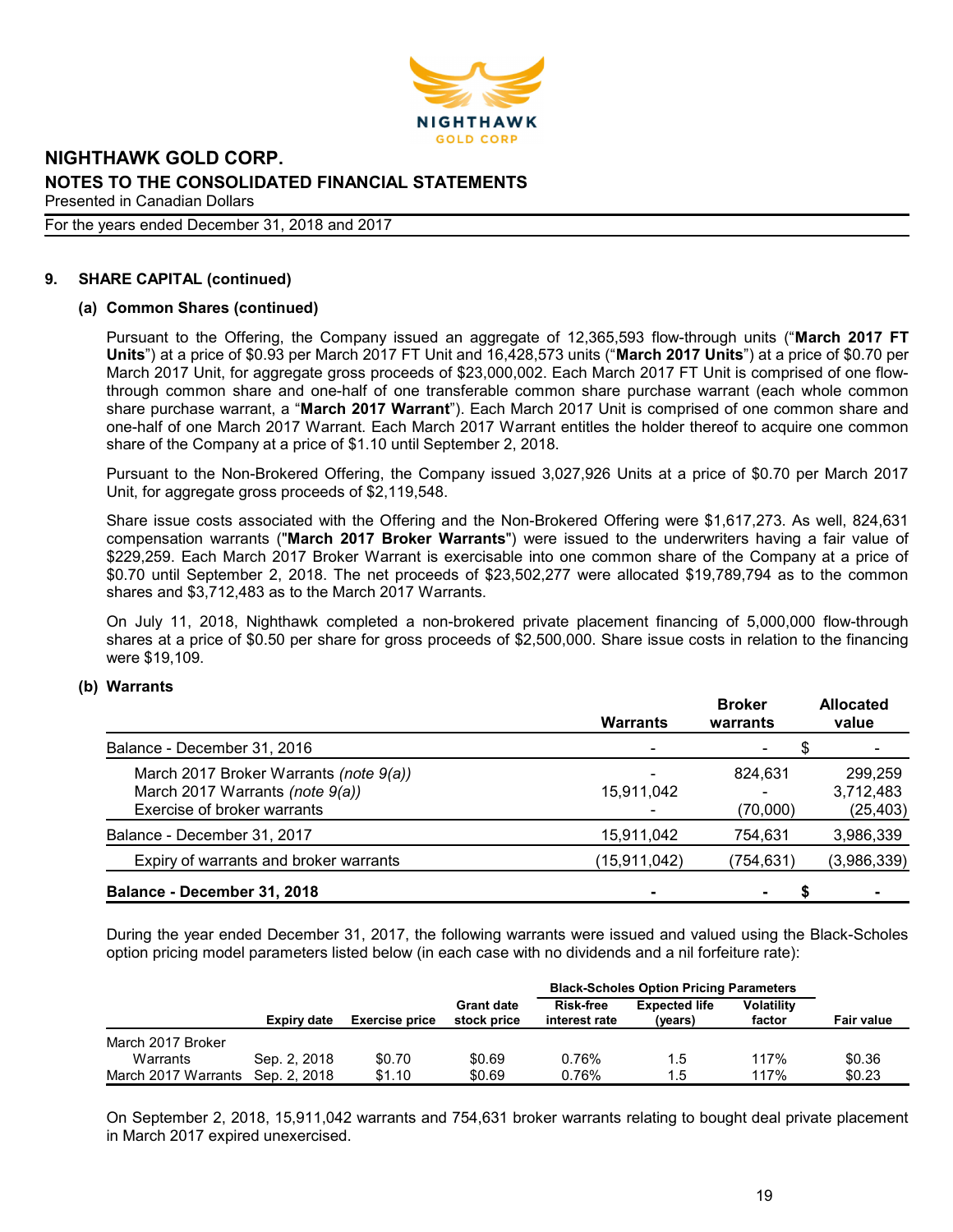

# NIGHTHAWK GOLD CORP. NOTES TO THE CONSOLIDATED FINANCIAL STATEMENTS

Presented in Canadian Dollars

## For the years ended December 31, 2018 and 2017

## 9. SHARE CAPITAL (continued)

## (b) Warrants (continued)

Option pricing models require the use of highly subjective estimates and assumptions including the expected stock price volatility. Volatility is based on the historical volatility of Nighthawk. Changes in the underlying assumptions can materially affect the fair value estimates.

### (c) Contributed Surplus

#### Share-based Payment Reserve

| Balance - December 31, 2016            | 9,976,849  |
|----------------------------------------|------------|
| Stock-based compensation - expensed    | 1,912,148  |
| Stock-based compensation - capitalized | 814,455    |
| Exercise of stock options              | (254, 964) |
| Balance - December 31, 2017            | 12,448,488 |
| Stock-based compensation - expensed    | 875,408    |
| Stock-based compensation - capitalized | 281,164    |
| Exercise of stock options              | (24, 141)  |
| Expiry of warrants and broker warrants | 3,986,339  |
| Balance - December 31, 2018            | 17,567,258 |

#### Incentive Plans

The shareholders of Nighthawk have approved a stock option plan (the "Stock Option Plan") and a share unit plan (the "Share Unit Plan" and together with the Stock Option Plan, the "Incentive Plans"). The Incentive Plans supersede the previous option plan of Nighthawk, however, awards outstanding under the previous option plan continue to be outstanding and governed by the previous stock option plan. The Incentive Plans are each a "rolling evergreen" plan and provide that the number of common shares of Nighthawk available for issuance from treasury under the Incentive Plans or any other security based compensation arrangement (pre-existing or otherwise, including the previous option plan), subject to adjustments, shall not exceed 10% of the issued and outstanding common shares of the Nighthawk at the time of grant. Any increase in the issued and outstanding common shares of Nighthawk will result in an increase in the available number of common shares issuable under the Incentive Plans. Any issuance of common shares from treasury pursuant to the settlement of stock options or share units granted pursuant to the Incentive Plans shall automatically replenish the number of common shares issuable under the Incentive Plans. When each option or share unit is exercise/settled (as applicable), cancelled or terminated, a common share shall automatically be made available for the grant of a stock option/share unit under the Incentive Plans.

## Stock Option Plan

The Stock Option Plan provides for the issuance of stock options to acquire common shares to employees, directors, officers, consultants, and management company employees of Nighthawk. The period within which stock options may be exercised and the number of stock options which may be exercised in any such period are determined by the Board of Directors at the time of grant of such stock options, however, that the maximum term of any stock option awarded under the Stock Option Plan is ten (10) years. The exercise price per common shares under a stock option is determined by the Board of Directors, but in any event, shall not be lower than the "market price" of the common shares on the date of grant of the stock option.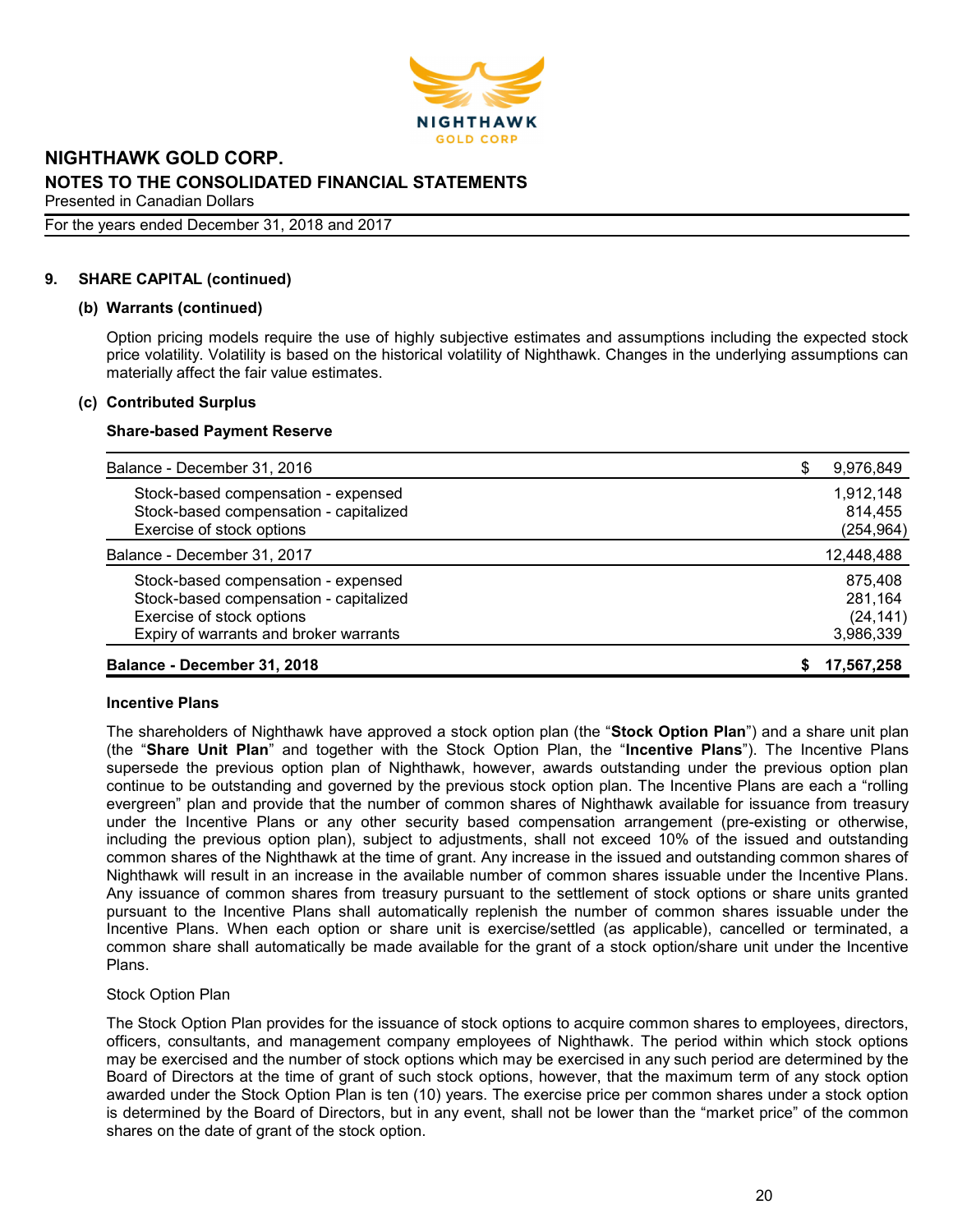

For the years ended December 31, 2018 and 2017

## 9. SHARE CAPITAL (continued)

## (c) Contributed Surplus (continued)

## Share Unit Plan

The Share Unit Plan provides for the issuance of share units to employees, directors, officers, consultants, and management company employees of Nighthawk. Share units are units created by means of an entry on the books of Nighthawk representing the right to receive one common share (subject to adjustments) issued from treasury per share unit. The number of share units granted and any applicable vesting conditions are determined in the discretion of the Board of Directors (or a committee thereof) on the date of grant. In granting share units, the Board of Directors (or a committee thereof) may include other terms, conditions, and/or vesting criteria which are not inconsistent with the Share Unit Plan. Share units are settled by way of issuance of common shares from treasury as soon as practicable following the maturity date in accordance with the Share Unit Plan. As of December 31, 2018, there are no share units issued.

| <b>Stock Options</b>            | Number of<br>options                  | Weighted<br>average<br>exercise price |
|---------------------------------|---------------------------------------|---------------------------------------|
| Balance - December 31, 2016     | 10,146,736 \$                         | 0.33                                  |
| Granted<br>Exercised<br>Expired | 4,170,000<br>(1,825,456)<br>(20,000)  | 0.80<br>0.39<br>0.80                  |
| Balance - December 31, 2017     | 12,471,280                            | 0.48                                  |
| Granted<br>Exercised<br>Expired | 3,805,000<br>(164,986)<br>(1,085,233) | 0.40<br>0.27<br>0.59                  |
| Balance - December 31, 2018     | 15,026,061 \$                         | 0.46                                  |

A summary of Nighthawk's outstanding stock options at December 31, 2018 is presented below:

| <b>Grant date</b>             | <b>Options</b><br>outstanding | <b>Options</b><br>exercisable | <b>Exercise price</b> | <b>Weighted average</b><br>remaining life<br>(years) |
|-------------------------------|-------------------------------|-------------------------------|-----------------------|------------------------------------------------------|
| March 12, 2014 <sup>(a)</sup> | 276,193                       | 276,193                       | \$0.46                | 0.2                                                  |
| June 10, 2014                 | 487,401                       | 487,401                       | \$0.61                | 0.5                                                  |
| August 12, 2014               | 162,467                       | 162,467                       | \$0.61                | 0.7                                                  |
| December 17, 2014             | 1,850,000                     | 1,850,000                     | \$0.34                | 1.0                                                  |
| December 1, 2015              | 1,665,000                     | 1,665,000                     | \$0.15                | 2.0                                                  |
| June 8, 2016                  | 2,330,000                     | 2,330,000                     | \$0.25                | 2.5                                                  |
| July 4, 2016                  | 450,000                       | 450,000                       | \$0.37                | 2.6                                                  |
| March 20, 2017                | 4,000,000                     | 4,000,000                     | \$0.80                | 3.3                                                  |
| September 19, 2018            | 3.805.000                     | 3,805,000                     | \$0.40                | 4.8                                                  |
|                               | 15,026,061                    | 15,026,061                    | \$0.46                | 2.9                                                  |

(a) Subsequent to year end, 276,193 stock options having a weighted average exercise price of \$0.46 expired unexercised.

Option pricing models require the use of highly subjective estimates and assumptions including the expected stock price volatility. Volatility is based on the historical volatility of Nighthawk. Changes in the underlying assumptions can materially affect the fair value estimates. The options issued to non-employees were valued using the fair value of the equity instrument granted in the absence of a reliable estimate of the fair value of the goods or services received.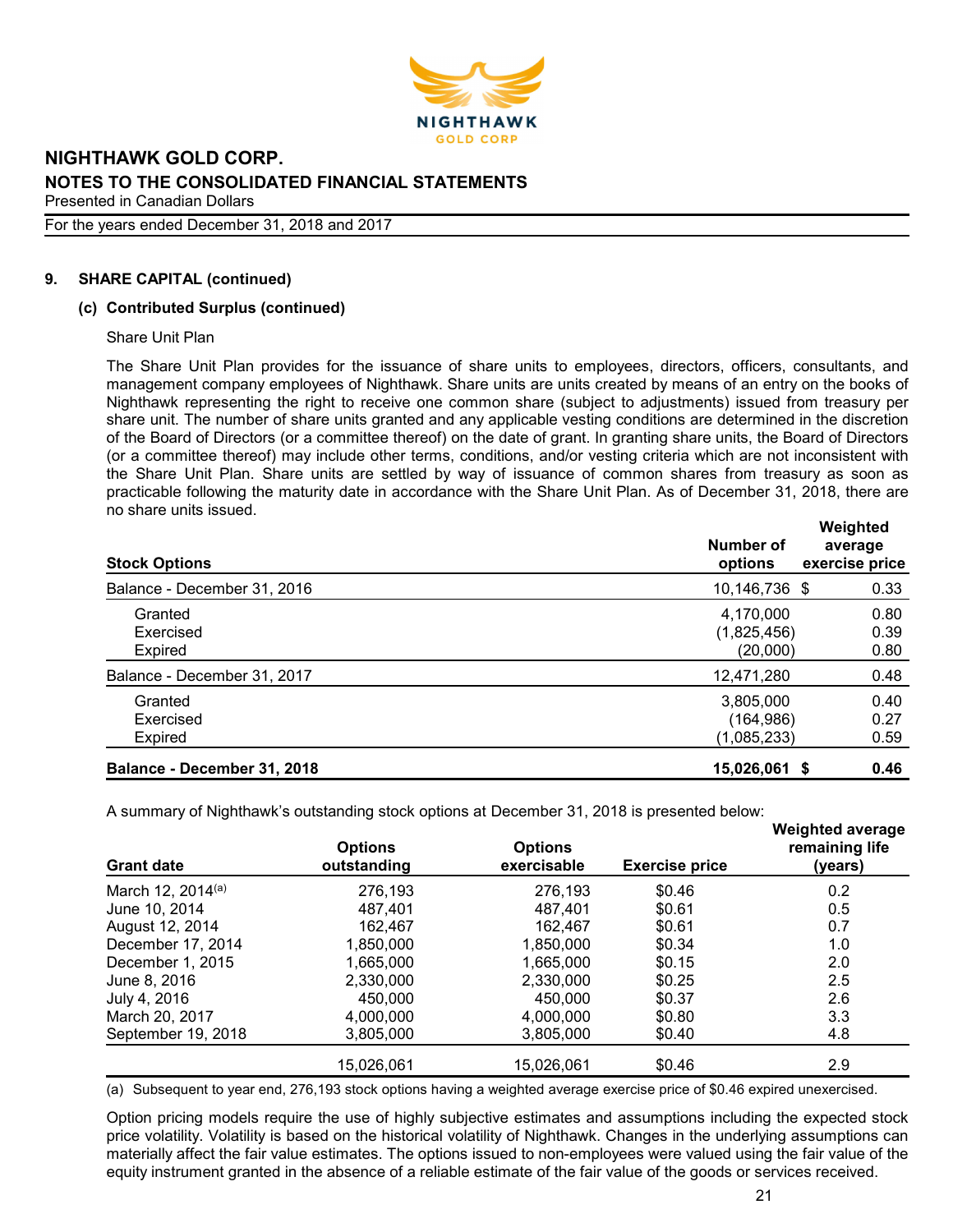

# NIGHTHAWK GOLD CORP. NOTES TO THE CONSOLIDATED FINANCIAL STATEMENTS

Presented in Canadian Dollars

For the years ended December 31, 2018 and 2017

## 10. INCOME TAXES

Income taxes has been calculated as follows:

| For the years ended December 31,                        | 2018             | 2017       |
|---------------------------------------------------------|------------------|------------|
| Income (loss) before income taxes                       | 529,600 \$       | (944, 330) |
| Canadian combined federal and provincial tax rate       | 26.50 %          | 26.50 %    |
| Expected income tax recovery at Canadian statutory rate | 140,344 \$       | (250, 250) |
| Stock-based compensation                                | 231.980          | 506,720    |
| Effect of flow-through renunciation                     | 2,697,380        | 2,730,150  |
| Other non-deductible expenses                           | 23,850           | (41, 932)  |
| Flow-through share premium                              | (742, 970)       | (644, 180) |
| Change in tax rate and other                            | 7,426            | (126,190)  |
| Deferred tax provision                                  | 2.358.010<br>\$. | 2.174.318  |

Nighthawk's deferred tax liability is comprised of the following temporary differences:

| As at December 31,                | 2018             | 2017        |
|-----------------------------------|------------------|-------------|
| Deferred tax assets               |                  |             |
| Losses carried forward            | 4,396,206 \$     | 3,961,720   |
| Share issue costs                 | 349.640          | 567,110     |
| Investment tax credits            | 348.810          | 348,810     |
| Equipment and intangibles         | 49.520           | 31,590      |
| <b>Deferred tax liabilities</b>   |                  |             |
| Exploration and evaluation assets | (12,047,370)     | (9,416,440) |
| Net deferred tax liability        | $(6,903,194)$ \$ | (4,507,210) |

Deferred tax assets and liabilities have been offset where they relate to income taxes levied by the same taxation authority and the Company has the legal right and intent to offset.

At December 31, 2018, Nighthawk had unclaimed non-capital losses that expire as follows:

| <b>Year of Expiry</b> |                  |  |
|-----------------------|------------------|--|
| 2026                  | \$<br>23,654     |  |
| 2027                  | 164.262          |  |
| 2028                  | 233,709          |  |
| 2029                  | 764,642          |  |
| 2030                  | 606,254          |  |
| 2031                  | 1,101,119        |  |
| 2032                  | 2,045,181        |  |
| 2033                  | 2,533,782        |  |
| 2034                  | 1.546.222        |  |
| 2035                  | 2,479,955        |  |
| 2036                  | 798,241          |  |
| 2037                  | 2,318,589        |  |
| 2038                  | 1,955,342        |  |
|                       | \$<br>16,570,952 |  |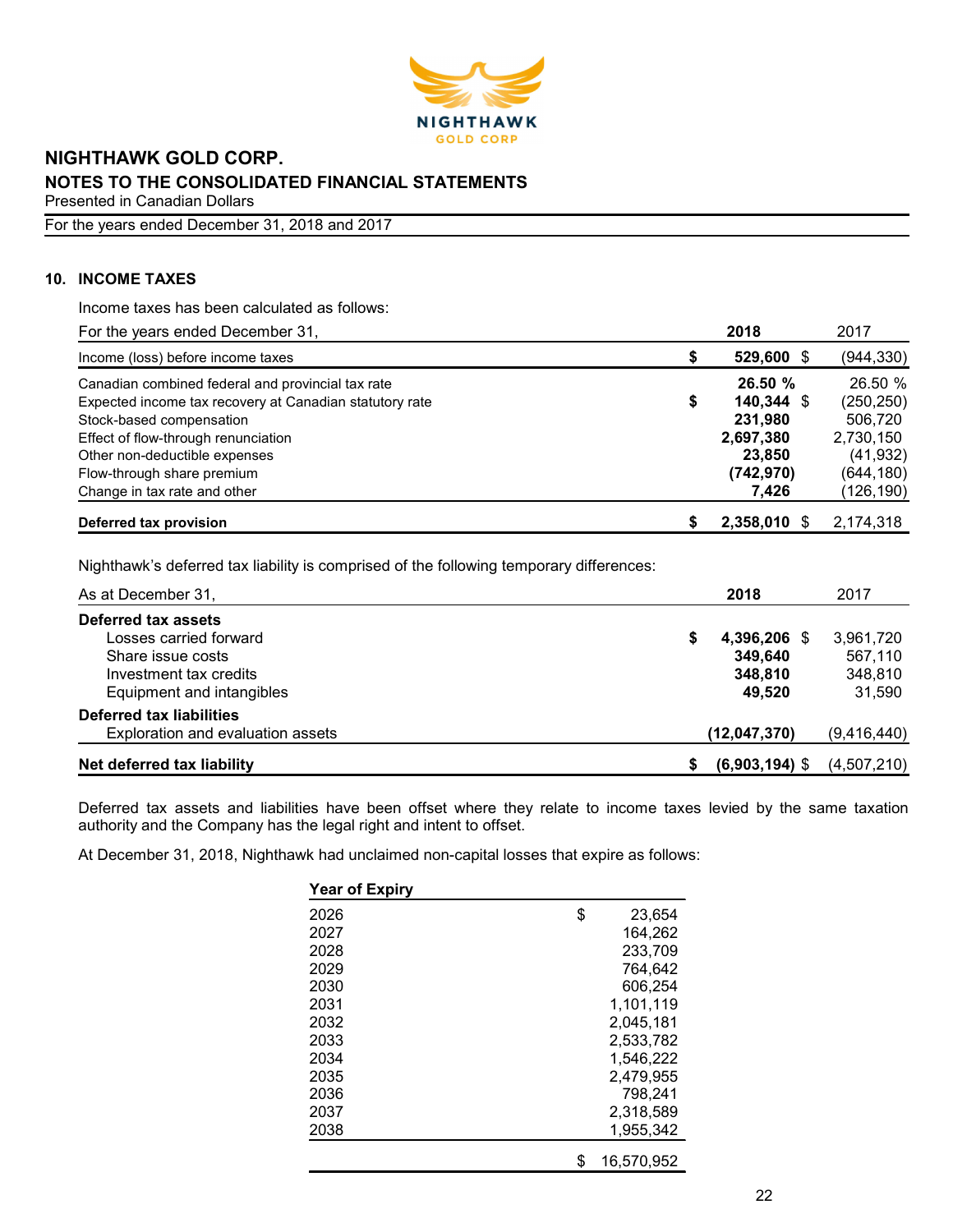

# For the years ended December 31, 2018 and 2017

## 11. NET LOSS PER SHARE

Net loss per share has been calculated using the weighted average number of shares outstanding during the years ended December 31, 2018 and 2017.

| For the years ended December 31,                   | 2018                           | 2017        |
|----------------------------------------------------|--------------------------------|-------------|
| Net loss for the year                              | $$$ (1,828,410) \$ (3,118,648) |             |
| Basic and fully diluted weighted average number of |                                |             |
| shares outstanding during the year                 | 190.974.552                    | 182.512.948 |
| Basic and fully diluted net loss per share         | $(0.01)$ \$                    | (0.02)      |

Fully diluted weighted average common shares outstanding for the years ended December 31, 2018 and 2017 are not reflective of the outstanding stock options, warrants and broker warrants as their exercise would be anti-dilutive in the loss per share calculation.

# 12. RELATED PARTY DISCLOSURES

### (a) Director and Executive Management Compensation

Directors and executive management's compensation for the years ended December 31, 2018 and 2017 consisted of the following:

| For the years ended December 31, | 2018              | 2017      |
|----------------------------------|-------------------|-----------|
| Cash compensation                | <b>734,000 \$</b> | 523,500   |
| <b>Employment benefits</b>       | 11.250            | 11.250    |
| Fair value of stock options      | 791.897           | 1,694,066 |
|                                  | $1,537,147$ \$    | 2,228,816 |

Directors and executive management received the following stock options during the years ended December 31, 2018 and 2017:

|                              |                      |                       |                                  | <b>Black-Scholes option pricing parameters</b> |                                 |                             |                   |
|------------------------------|----------------------|-----------------------|----------------------------------|------------------------------------------------|---------------------------------|-----------------------------|-------------------|
| <b>Expiry date</b>           | Number of<br>options | <b>Exercise price</b> | <b>Grant date</b><br>stock price | <b>Risk-free</b><br>interest rate              | <b>Expected life</b><br>(years) | <b>Volatility</b><br>factor | <b>Fair value</b> |
| Year ended December 31, 2018 |                      |                       |                                  |                                                |                                 |                             |                   |
| September 19, 2023           | 2,605,000            | \$0.40                | \$0.40                           | 2.20%                                          | 5.0                             | 102%                        | \$0.30            |
| Year ended December 31, 2017 |                      |                       |                                  |                                                |                                 |                             |                   |
| March 20, 2022               | 2.600.000            | \$0.80                | \$0.80                           | 1.02%                                          | 5.0                             | 117%                        | \$0.65            |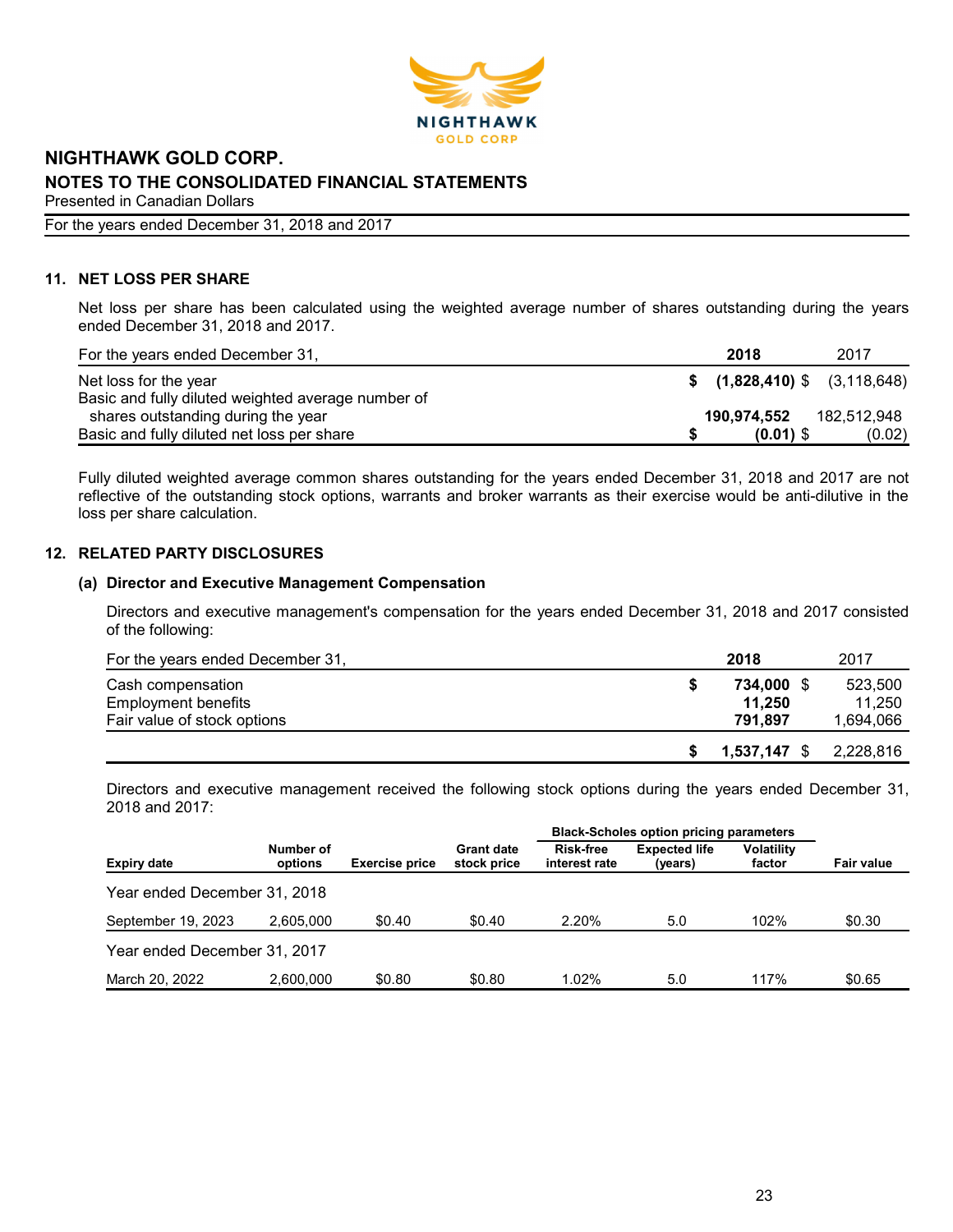

## For the years ended December 31, 2018 and 2017

## 12. RELATED PARTY DISCLOSURES (continued)

## (b) Director and Executive Management Transactions

The aggregate value of transactions and outstanding balances relating to entities over which directors and executive management have control or significant influence were as follows:

|                                             | <b>Transaction value</b><br>Balance outstanding as at<br>for the years ended |   |                                 |                                              |                                 |  |                          |   |                      |
|---------------------------------------------|------------------------------------------------------------------------------|---|---------------------------------|----------------------------------------------|---------------------------------|--|--------------------------|---|----------------------|
| <b>Transaction</b>                          | Note                                                                         |   |                                 | December 31.<br>December 31,<br>2017<br>2018 |                                 |  | December 31,<br>2018     |   | December 31,<br>2017 |
| Geological consulting<br>Consulting<br>Rent | (1)<br>(2)<br>(3)                                                            | S | 360,000 \$<br>180.000<br>59,716 |                                              | 330.000 \$<br>150,000<br>57.864 |  | $\overline{\phantom{0}}$ | S |                      |
| Sale of mineral property (note 6)           | (4)                                                                          |   | 599,716 \$                      |                                              | (180,000)<br>357,864 \$         |  |                          |   |                      |

- (1) During the year ended December 31, 2018, Nighthawk paid geological consulting fees of \$360,000 (year ended December 31, 2017 - \$330,000) to Byron Geological Inc., a company controlled by Dr. Michael Byron, the current Chief Executive Officer and a Director of Nighthawk. At December 31, 2018, the balance owed was \$nil (December 31, 2017 - \$nil).
- (2) During the year ended December 31, 2018, Nighthawk paid financial consulting fees of \$180,000 (year ended December 31, 2017 - \$150,000) to 2245448 Ontario Inc., a company controlled by Michael Leskovec, the Chief Financial Officer of Nighthawk. At December 31, 2018, the balance owed was \$nil (December 31, 2017 - \$nil).
- (3) During the year ended December 31, 2018, the Company paid rent and office costs of \$59,716 (year ended December 31, 2017 - \$57,864) to 1249687 Ontario Ltd., a company controlled by Brent Peters, a director of the Company. At December 31, 2018, the balance owed was \$nil (December 31, 2017 - \$nil).
- (4) During the year ended December 31, 2017, Nighthawk sold its interest in the Superior Project to CR Capital, a company with a common director of Nighthawk, Brian Howlett, for consideration of two million common shares (\$180,000) in the capital stock of CR Capital and the grant of a 0.5% net smelter return royalty. At December 31, 2018, the balance owed was \$nil (December 31, 2017 - \$nil).

These transactions have been recorded at the exchange amounts established and agreed to by the related parties.

## 13. MANAGEMENT OF CAPITAL RISK

Nighthawk's capital management objective is to obtain adequate levels of funding to support its exploration activities, to obtain corporate and administrative functions necessary to support organizational functioning and obtain sufficient funding to further the identification and development of precious metal deposits. Achieving this objective requires management to consider the underlying nature of exploration activities, availability of capital, the cost of various capital alternatives and other factors.

Nighthawk raises capital, as necessary, to meet its needs and take advantage of perceived opportunities and, therefore, does not have a numeric target for its capital structure. Funds are primarily secured through equity capital raised by way of private placements. There can be no assurance that Nighthawk will be able to continue raising equity capital in this manner.

Establishing and adjusting capital requirements is a continuous management process. Exploration involves a high degree of "discovery" risk and substantial uncertainties about the ultimate ability of Nighthawk to achieve positive cash flows from operations. Consequently, management primarily funds Nighthawk's exploration activities and administrative costs by issuing share capital rather than using other capital sources that require fixed repayments of principal or interest. Nighthawk will continue to assess new properties and seek to acquire an interest in additional properties if it feels there is sufficient geologic or economic potential and if it has adequate financial resources to do so.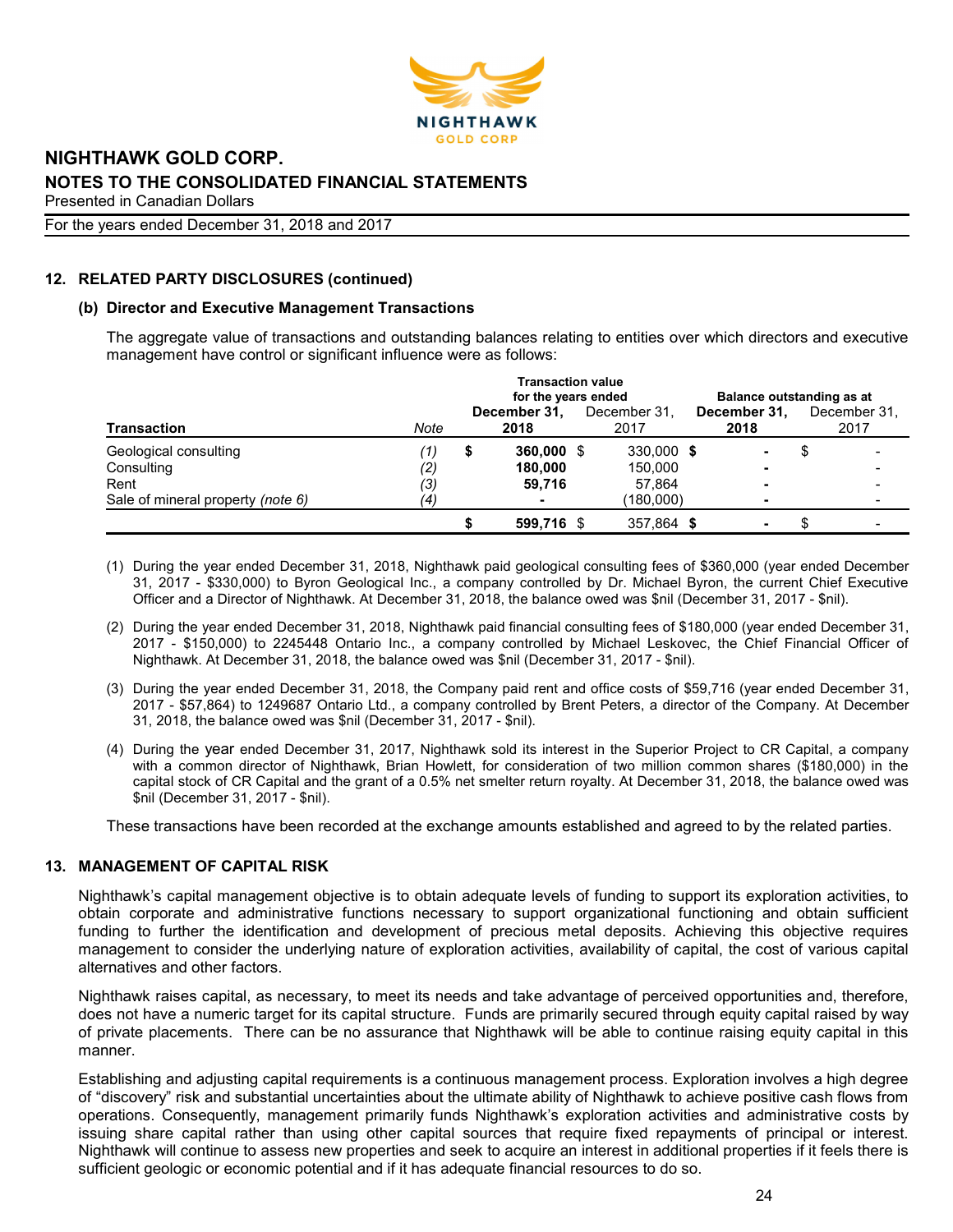

## For the years ended December 31, 2018 and 2017

## 13. MANAGEMENT OF CAPITAL RISK (continued)

Development activities may begin once a property's mineral reserves are estimated and Nighthawk makes a positive production decision. At this point, management may consider other sources of financing such as senior debt or convertible debentures as a means to reduce equity dilution.

Nighthawk's capital under management at December 31, 2018 includes share capital of \$82,255,810 (December 31, 2017 - \$80,094,256).

Nighthawk invests all capital that is surplus to its immediate operational needs in short-term, liquid and highly rated financial instruments, such as cash, and short-term guarantee deposits, all held with major Canadian financial institutions.

There were no changes in Nighthawk's approach to capital management during the year ended December 31, 2018 and Nighthawk is not subject to any externally imposed capital requirements other than the restricted cash held as guaranteed investment certificates at a Canadian chartered bank as security for the letters of credit posted with respect to Damoti Reclamation Obligation and the Colomac Security (note 5).

As of December 31, 2018, Nighthawk had no flow-through expenditure obligations remaining.

## 14. MANAGEMENT OF FINANCIAL AND OTHER RISK

Nighthawk's financial instruments are exposed to financial risks as summarized below:

#### (a) Fair Value

The carrying amount of cash, amounts receivable, and accounts payable and accrued liabilities represent their fair value due to their short-term nature. The fair value of the restricted cash are equal to its carrying value. Fair value represents the amount that would be exchanged in an arm's length transaction between willing parties and is best evidenced by a quoted market price if one exists.

## (b) Credit Risk

Nighthawk's credit risk is primarily attributable to cash and amounts receivable. Nighthawk has no significant concentration of credit risk arising from operations. Restricted cash consists of guaranteed investment certificates, which secure Nighthawk's two irrevocable standby letters of credit with a Canadian chartered bank (note 5) which Nighthawk considers to be a reputable financial institution. Management therefore believes the risk of loss to be remote.

## (c) Liquidity Risk

Nighthawk's approach to managing liquidity risk is to ensure that it will have sufficient liquidity to meet liabilities when due. As at December 31, 2018, Nighthawk had a cash balance of \$13,948,633 (December 31, 2017 - \$26,095,840) to settle current liabilities of \$419,261 (December 31, 2017 - \$195,227). All of Nighthawk's financial trade liabilities have contractual maturities of 30 days or less and are subject to normal trade terms.

#### (d) Interest Rate Risk

Nighthawk's cash primarily includes highly liquid bank deposits that earn a fixed rate of interest thereon. Due to the short-term nature of these financial instruments, fluctuations in market rates do not have a significant impact on estimated fair values as of December 31, 2018. The restricted cash and secured notes are not subject to cash flow interest rate risk due to the fixed rate of interest thereon. Future cash flows from interest income on cash will be affected by interest rate fluctuations. Nighthawk manages interest rate risk by maintaining an investment policy for short-term investments. This policy focuses primarily on preservation of capital and liquidity. Nighthawk is exposed to interest rate price risk on fixed interest rate instruments.